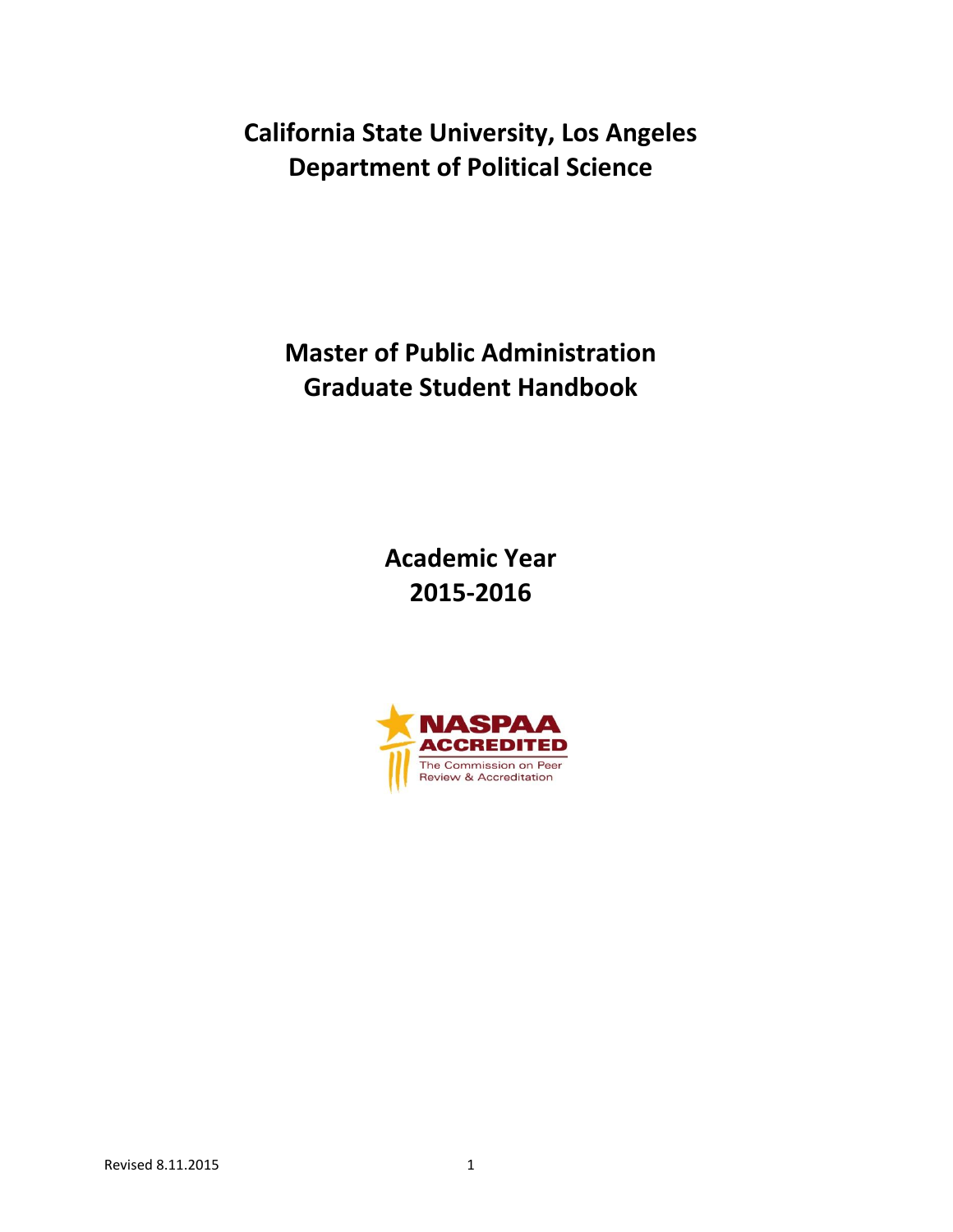# **Table of Contents**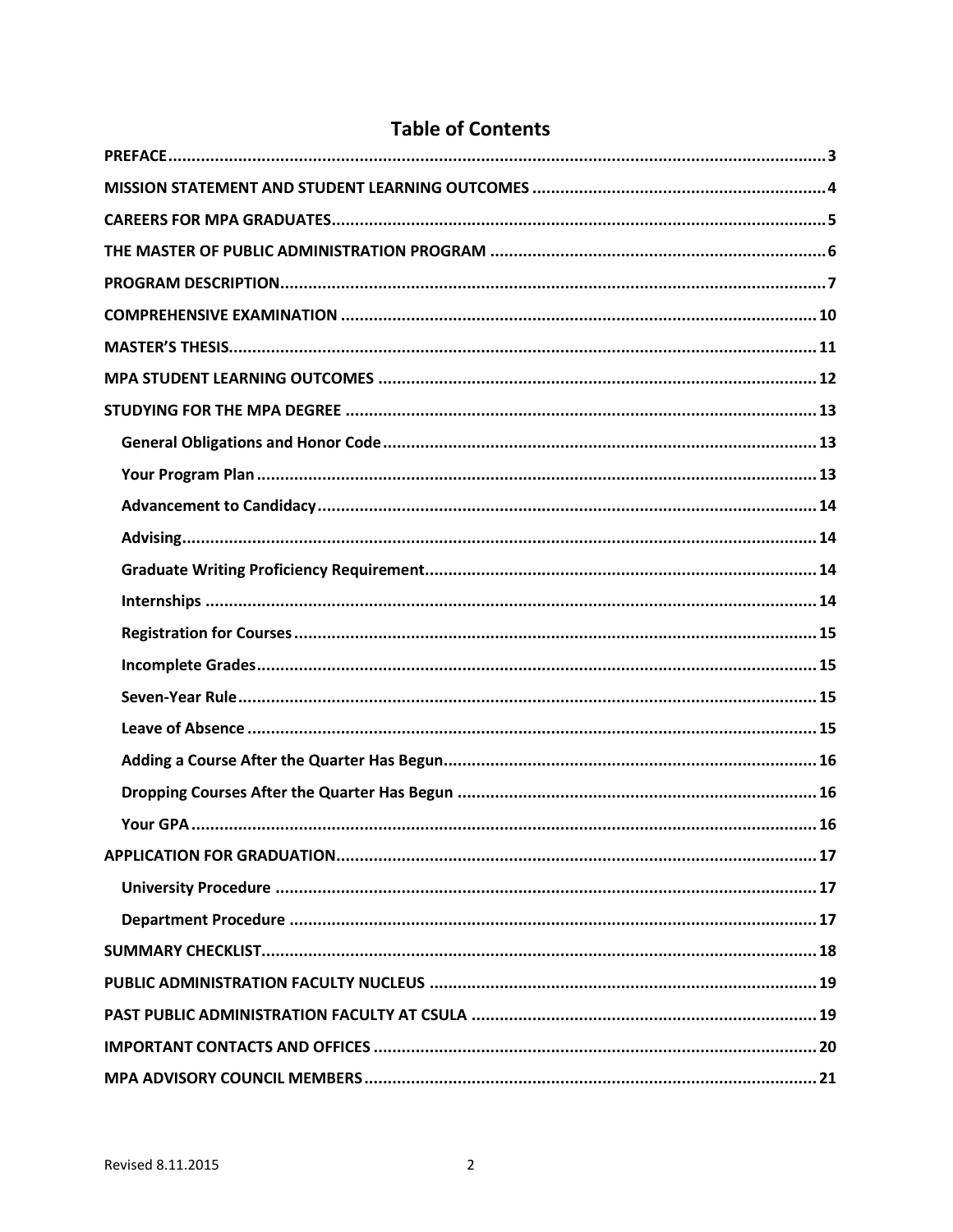# **PREFACE**

<span id="page-2-0"></span>This handbook describes the MPA program beginning in Fall Quarter 2013. All graduate students admitted into the MPA program beginning in Fall Quarter 2013 and beyond are subject to these requirements.

Students who began this program before Fall Quarter 2013 have the option of remaining in their original program, or adapting their coursework to the new program. Students who wish to continue with their original programs prior to Fall Quarter 2013 will be held to the University Catalog requirements in force in the quarter for which they were accepted into the program.

If you have any questions regarding these changes or your program, please consult the MPA Graduate Advisor or any public administration faculty member. A side-by-side comparison of the 2004-2013 and 2013 and beyond programs is included below in the table.

| 2004-2013                       | <b>Previous Program</b> | Fall 2013+          | Fall 2013+ program         |  |  |  |
|---------------------------------|-------------------------|---------------------|----------------------------|--|--|--|
| <b>Components</b>               | (2004-2013)             | <b>Components</b>   |                            |  |  |  |
| <b>Pre-Regs</b>                 | 460, 462, 281*          | <b>Pre-Regs</b>     | 281*                       |  |  |  |
| <b>Skills Core</b>              | 578                     | Introductory        | 570 (new course:           |  |  |  |
| Sequence                        |                         | Course              | Public Administration as a |  |  |  |
|                                 |                         |                     | Field of Practice)         |  |  |  |
|                                 | 579                     | <b>Program Core</b> | 571                        |  |  |  |
|                                 | 580                     |                     | 572                        |  |  |  |
|                                 | 594                     |                     | 573                        |  |  |  |
| <b>Management</b>               | 571                     |                     | 574                        |  |  |  |
| Core                            | 572                     |                     | 579                        |  |  |  |
|                                 | 573                     |                     | 580                        |  |  |  |
|                                 | 574                     |                     | 581 (new course:           |  |  |  |
|                                 |                         |                     | Policy Analysis for Public |  |  |  |
|                                 |                         |                     | and Nonprofit Managers)    |  |  |  |
| <b>Electives</b>                | A                       | <b>Electives</b>    | A                          |  |  |  |
|                                 | B                       |                     | B                          |  |  |  |
|                                 | C                       |                     | C                          |  |  |  |
| Capstone                        | 590                     | Capstone            | 590                        |  |  |  |
| <b>Culminating</b>              | 596 (exit exam)         | <b>Culminating</b>  | 596 (exit exam)            |  |  |  |
| <b>Experience</b>               |                         | <b>Experience</b>   |                            |  |  |  |
| Internship                      | Required                | Internship          | Required                   |  |  |  |
| *Indicates a soft pre-requisite |                         |                     |                            |  |  |  |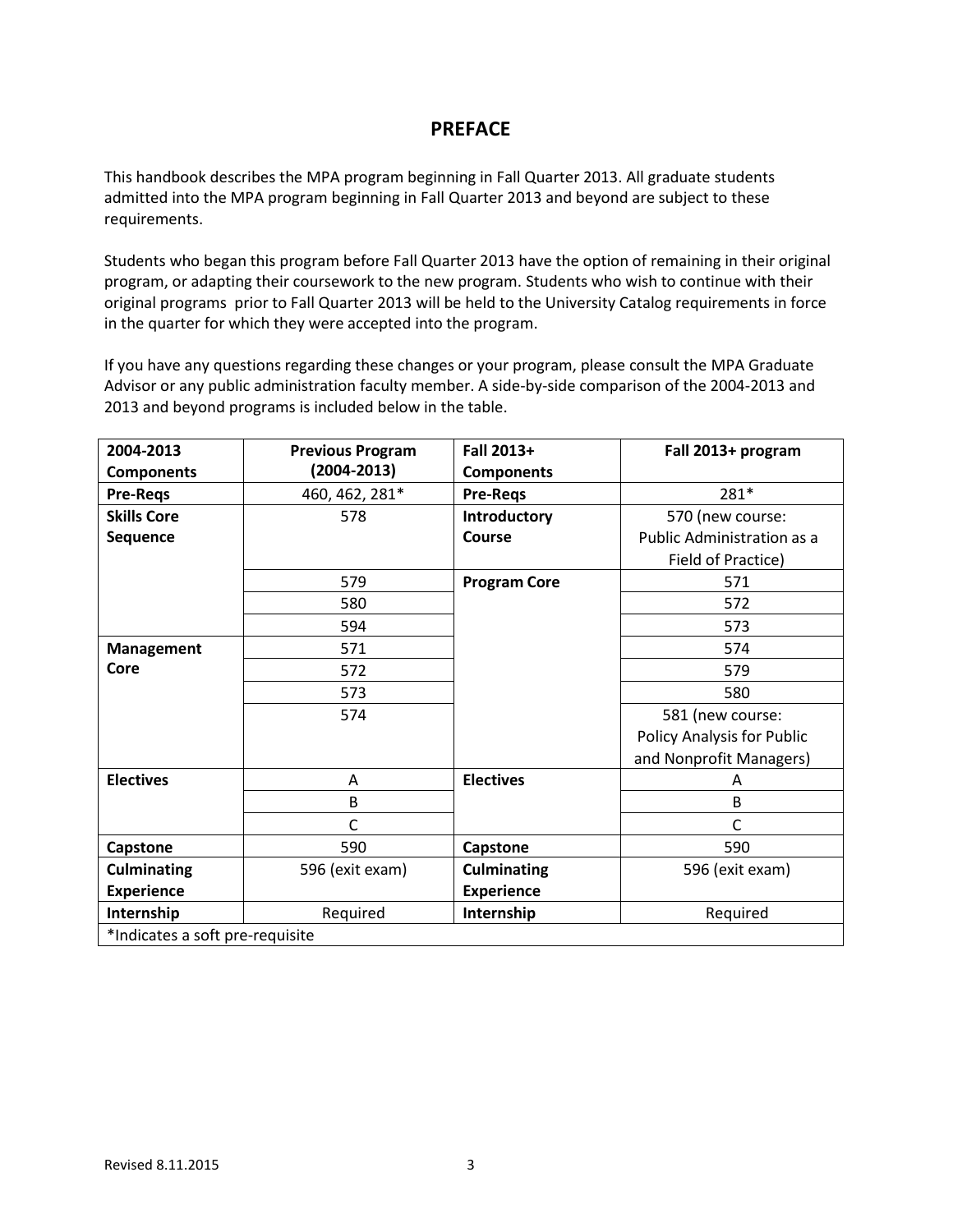# **MISSION STATEMENT AND STUDENT LEARNING OUTCOMES**

<span id="page-3-0"></span>The Master of Public Administration (MPA) Program at California State University, Los Angeles, prepares students for leadership by educating them for professional public and community service within a diverse and dynamic urban environment. In the program, students develop the following leadership capabilities:

- Knowledge about public administration theory, research and practice
- Analytical and critical thinking skills to inform public and community problem-solving and decision-making processes
- An understanding of the ethical basis for public service
- Effective intra-organizational, inter-organizational and public oral and written communication skills
- A respect for and ability to engage the diversity of perspectives and interests involved in local governance

Adopted: May 27, 2015

# **ACCREDITED BY THE NETWORK OF SCHOOLS OF PUBLIC POLICY, AFFAIRS AND ADMINISTRATION**



The MPA program was reaccredited in July 2006. Accreditation is granted by NASPAA only after a rigorous process including a self-study evaluation and site visit from external evaluators. Accreditation is a guarantee of a recognized, high quality, well-run and up-to-date program. For more information, see: [http://www.naspaa.org/about\\_naspaa/naspaa.asp.](http://www.naspaa.org/about_naspaa/naspaa.asp) The 2014-2015 Academic Year will be the CSULA MPA Program's self-study evaluation year for re-accreditation.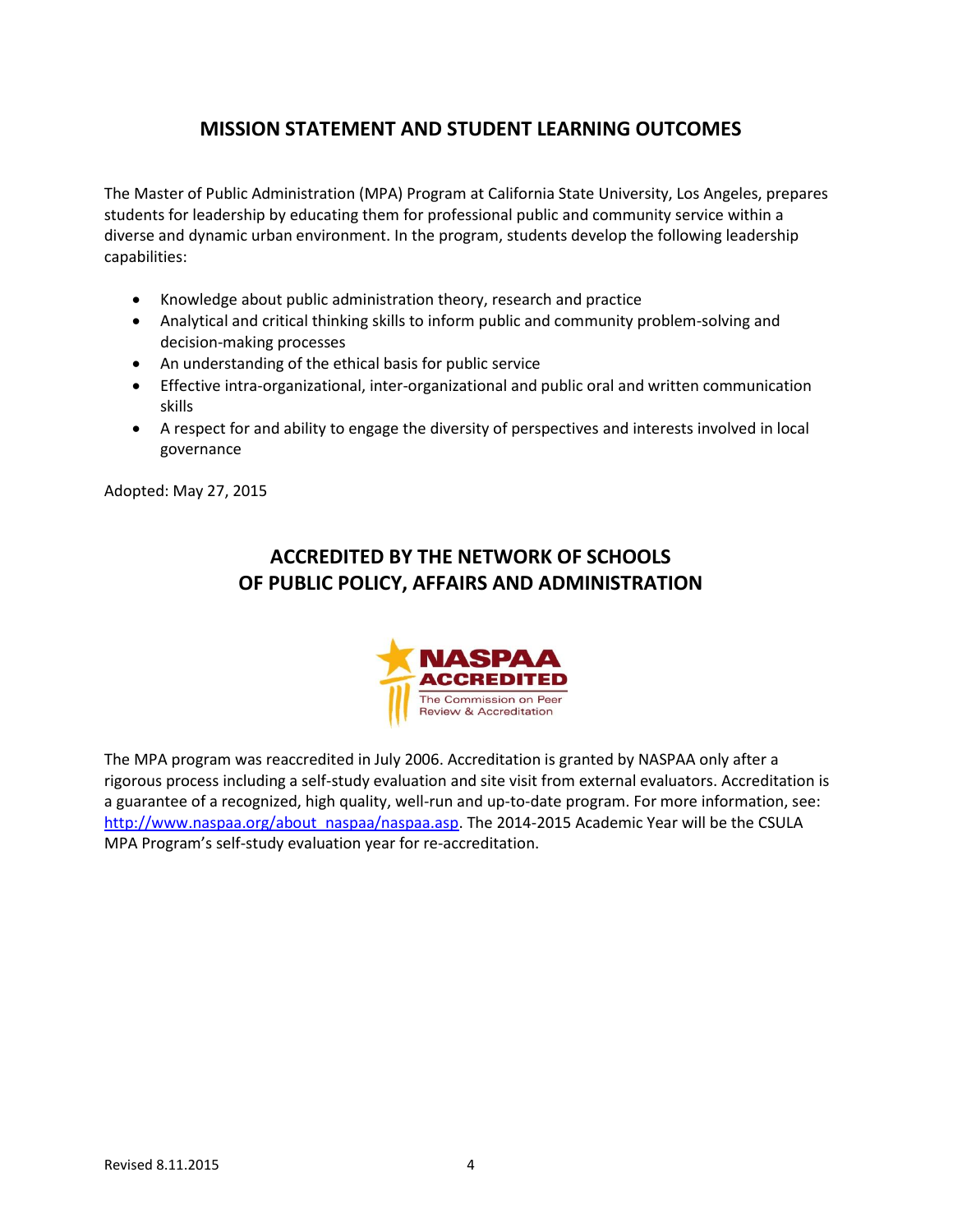# **CAREERS FOR MPA GRADUATES**

<span id="page-4-0"></span>Our graduates continue to work in a variety of careers in local, state and federal governments, as well as in non-profit organizations. They are primarily managers, analysts and policy specialists:

- **Managers** implement policies, allocating resources to achieve the objectives of the program and organization.
- **Program managers** administer programs: establishing objectives, stimulating productivity, motivating workers, reporting and evaluating work progress, structuring work, allocating resources, coping with internal and external political pressures, and ensuring that the public interest is reflected in the work of the agency.
- **Staff managers** support the work of program managers, performing such activities as budgeting and financial management, personnel and labor relations, management information systems, organizational analysis, and procurement of supplies and materials.
- **Staff analysts** develop ways to ensure that program objectives are met. They also look at new ways to meet the public's requests for service. A staff analyst must be familiar with research on social, economic, and environmental problems to propose potential courses of action to decision makers. They are the elements of the program usually involved in briefing papers. Staff analysts work in planning and evaluation units or budget divisions in government.
- **Policy specialists**, the counterparts of staff analysts, work in consulting firms, research institutes or non-profit organizations.

Some of the positions recent graduates have held are:

Human Relations Analyst, Los Angeles County Appraisal Specialist, Assessor's Office, Los Angeles County Manager, Aquatorium, City of Commerce Community Residential Services Supervisor, Eastern Los Angeles Regional Center Assistant Director of Finance, City of Bellflower Environmental Supervisor, City of Los Angeles Lieutenant, Special Operations Division, Police Department, City of Pasadena Senior Investigator, State of California Manager, Staff Relations, Fire Department, City of Los Angeles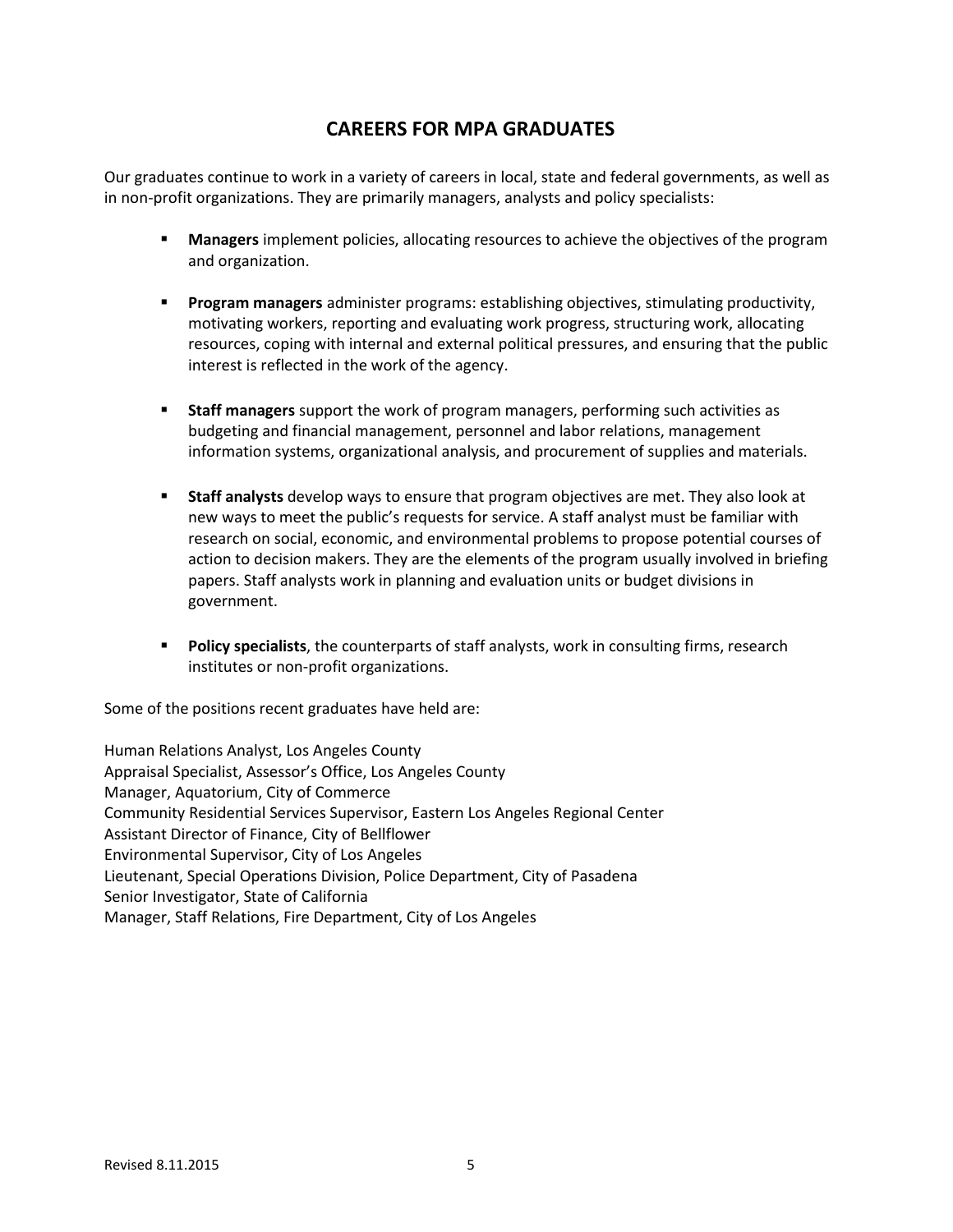## <span id="page-5-0"></span>**Program Introduction**

POLS 570 Public Administration as a Field of Practice

# **Program Core**

POLS 571 Intergovernmental Relations POLS 572 Public Sector Organization and Management POLS 573 Public Sector Human Resource Management POLS 574 Public Budgeting and Financial Administration POLS 579 Public Sector Information and Management and Computing POLS 580 Data Analysis for Public and Nonprofit Managers POLS 581 Policy Analysis for Public and Nonprofit Managers

# **Program Electives**

Three graduate electives with advisor approval (one may be taken outside of the MPA program)

# **Program Capstone**

POLS 590 Seminar: Philosophy of Public Service

### **Comprehensive Examination or Thesis**

**Internship**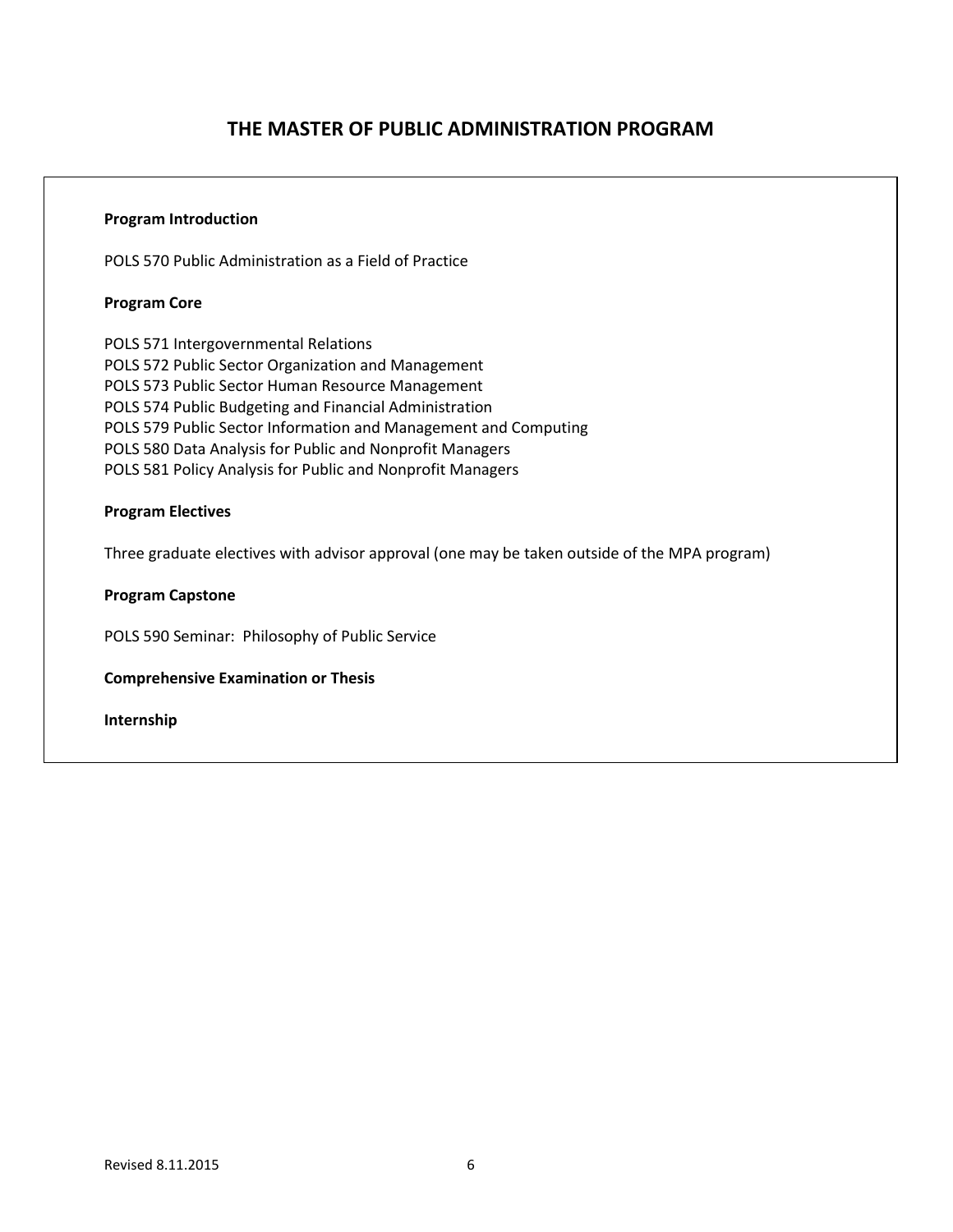# **PROGRAM DESCRIPTION**

### <span id="page-6-0"></span>**PROGRAM INTRODUCTION: 4 units (1 course)**

#### **POLS 570 Public Administration as a Field of Practice**

This course provides an introduction to the study of public administration as a field of practice and serves as a foundation for the MPA program.

#### **PROGRAM CORE COURSES: 28 units (7 courses)**

#### **These seven courses may be taken in any order and each is typically offered once a year.**

#### **POLS 571 Intergovernmental Relations**

Prerequisites: POLS 570 or instructor's permission. An introduction at the graduate level to intergovernmental relations; governmental structure; incentives for different levels of government; relationships between and among local, state and federal governments; competition/conflict; cooperation; and collaborative models of decision making. In addition, the course provides participants the opportunity to use collaborative problem-solving skills to address regional policy challenges.

#### **POLS 572 Public Sector Organization and Management**

Prerequisites: POLS 570 or instructor's permission. A study of the most relevant organization and management thinkers and issues. Topics include organization structures and theories of management in the public sector, decision-making, human relations, goal setting, and leadership in government.

### **POLS 573 Public Sector Human Resource Management**

Prerequisites: POLS 570 or instructor's permission. In depth study of personnel and human resource management, providing an opportunity to analyze current issues. Case studies of personnel problems; examination of varying roles of boards, commissions and other legislative bodies; and new frontiers in personnel research and personnel legislation.

#### **POLS 574 Public Budgeting and Financial Management**

Prerequisites: POLS 570 or instructor's permission. Concepts and implementation of budgeting and financial administration. Topics include issues and problems in budget authorization, execution and control, including public policy implications.

#### **POLS 579 Public Sector Information Management and Computing**

Prerequisites: POLS 570 or instructor's permission. The objective is to cover typical hardware and software applications in the public sector, as well as the strategies and techniques of information resource management and the issues computers raise in privacy, security and computer crime. The organizational implications of computers are a major topic.

#### **POLS 580 Data Analysis for Public and Nonprofit Managers**

Revised 8.11.2015 7 Prerequisites: POLS 570 or instructor's permission; POLS 281 or equivalent. If you have not had a recent elementary statistics course you should take or sit-in on POLS 281, Sociology 210AB, or another similar course. In this course, you will work on the statistical and other techniques necessary to carry out research. The course covers different methods of conducting research in public and non-profit organizations, issues of measurement in social science research, review of descriptive statistics, introduction to a statistical software package, probability concepts and applications, sampling, inferential statistics and statistical significance, multivariate analysis, and communication of findings.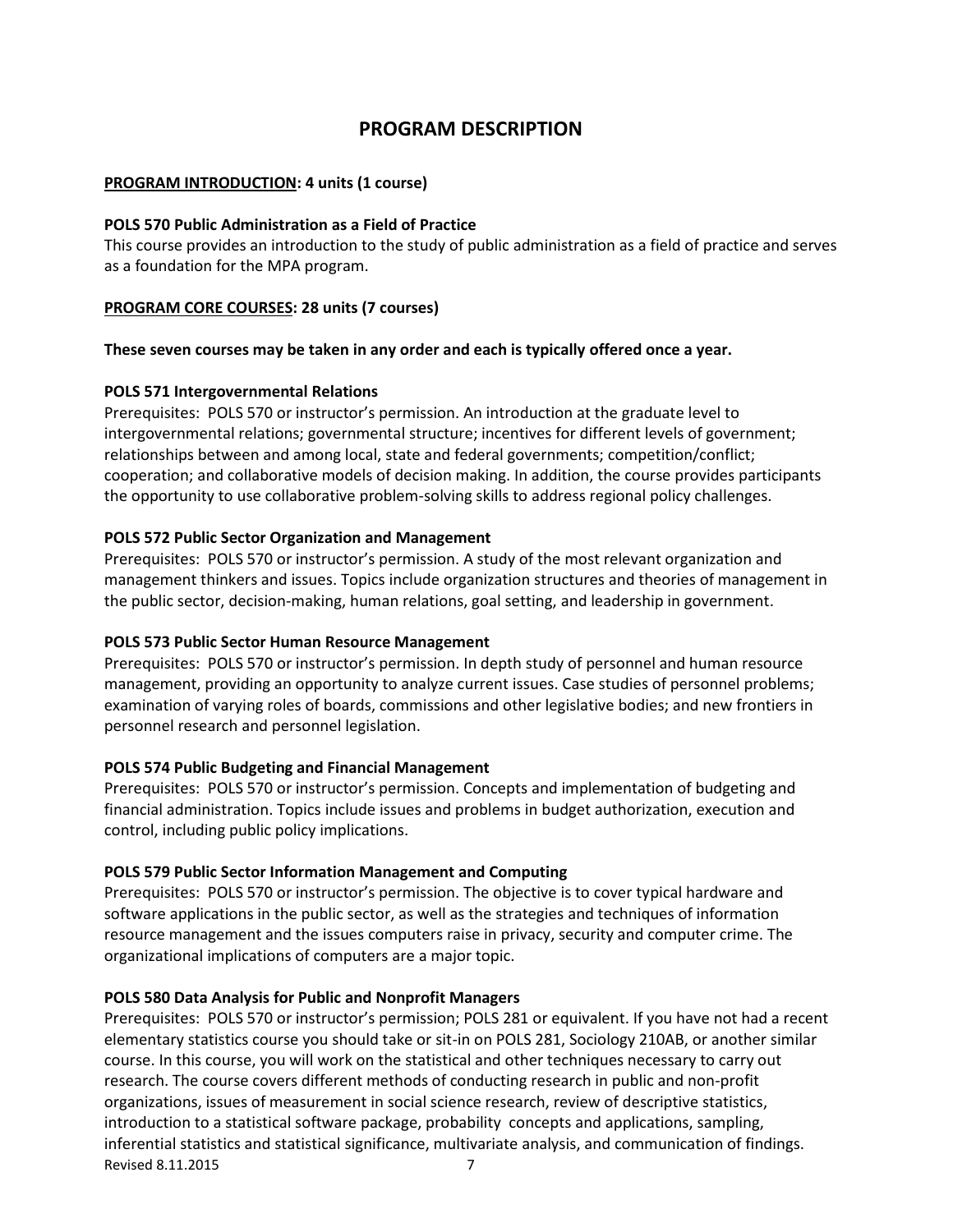### **POLS 581 Policy Analysis for Public and Nonprofit Managers**

Prerequisites: POLS 570 or instructor's permission; preferred POLS 580. This course provides an introduction to policy analysis, providing a current assessment of how analysis is used in public and nonprofit decision-making, and it provides practical experience with doing applied analysis.

# **ELECTIVES: 12 units (3 courses)**

# **These should be chosen according to your interests; MPA graduate students may take one 400-level POLS course or one course outside of the program with the MPA Advisor's prior consent.**

### **POLS 565 Seminar: Public Sector Labor Relations**

Prerequisites: POLS 570 or instructor's permission. An introduction to collective bargaining and labor negotiations in federal, state and local government with an emphasis on California. Also covered are differences between the public and private sectors, bargaining legislation and impasse resolution.

### **POLS 567 Seminar: The Third Sector and Non-profit Organizations**

Prerequisites: POLS 570 or instructor's permission. Study of the increasingly integrated relationship between government and third-sector service providers; professional management of non-profit organizations in a complex environment; completion of a grant writing project.

### **POLS 568 Seminar: Community Development Administration**

Prerequisites: POLS 570 or instructor's permission. Theory and process of planned development; role of administration in formulating and implementing development goals at all political community levels; planning, strategy, obstacles, assistance, development of competent personnel and institution-building.

### **POLS 575 Seminar: Administrative Systems in the Pacific Rim**

Prerequisites: POLS 570 or instructor's permission. The objective is to broaden the outlook and experience of students, whose main goals and experiences are likely to be at the local government level in Southern California, with the administrative systems and cultures of the nations of the Pacific Rim, many of which have major population centers in Southern California cities and towns. Comparing public administrative systems in selected Pacific Rim nations, this seminar reviews theories in comparative politics and public administration and then introduces students to administrative practice in these countries. Special attention will be given to how and why these countries differ, as well as the consequences of these differences.

### **POLS 583 Seminar: Health Politics and Policy**

Prerequisites: POLS 570 or instructor's permission. Health politics and policy at the national level and in California. Role of Congress, the Executive branch, media, interest groups, and industry. Policy tradeoffs, design, implementation, and evaluation of health policy.

### **POLS 584 Seminar: Issues in the Metropolitan Area**

Prerequisites: POLS 570 or instructor's permission. This seminar surveys the special problems of cities at the turn of the 21st century, focusing on the discovery of characteristics of the ideal community and their use in administration.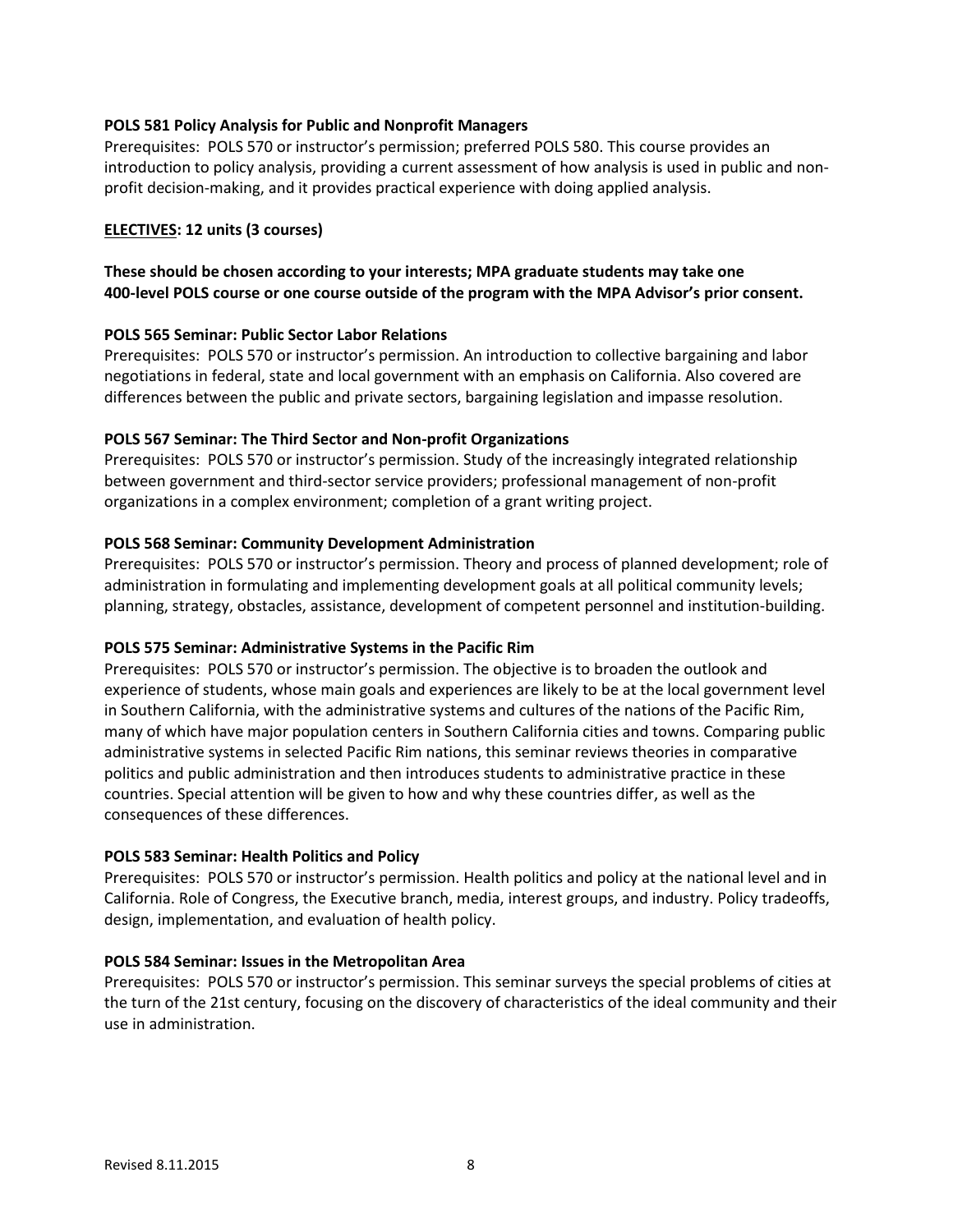### **POLS 585 Seminar: Regulation, the Environment and California Public Policy**

Prerequisites: POLS 570 or instructor's permission. This seminar ties together three crucial topics that public administrators in California need to understand: regulation; environmental problems, particularly the problems of air quality, water quality and toxic waste disposal; and the study of California policy.

### **POLS 587 Seminar: Aging Politics, Policy, and Administration**

Prerequisites: POLS 570 or instructor's permission. Political and policy analysis of retirement, Social Security, Medicare, Medicaid, disability programs. Discussion of administration and policy alternatives, including privatization.

### **POLS 591 Seminar: Administrative Theory and Behavior**

Prerequisites: POLS 570 or instructor's permission. Analysis of administrative theory and utilization of advances in behavioral research as they apply to studies of administrative process and organization.

# **POLS 595 Selected Issues in Public Administration**

Prerequisites: POLS 570 or instructor's permission. This is a special topics seminar, whose subject matter varies. It may be taken more than once for credit (to a maximum of 8 units).

# **POLS 598 Graduate Directed Study**

Prerequisites: POLS 570. Instructor consent to act as sponsor. Independent study of advanced topics in the field; regular conferences with sponsor. May be repeated twice for a maximum total of 8 units. Students contemplating doing a thesis may use POLS 598 as a course in which they complete their 20-30 page proposal.

### **CAPSTONE SEMINAR: 4 units (1 course)**

### **POLS 590 Seminar: Philosophy of Public Service**

Prerequisites: POLS 570 or instructor's permission. This capstone seminar is designed to tie together the curriculum through the study of different schools of thought concerning public administration and the philosophy of public service, and through applying that study to the field of ethics in public service. This seminar should be one of the last three courses you complete, following advancement to candidacy.

### **COMPREHENSIVE EXAMINATION OR THESIS**

The culminating experience of your degree program is writing a comprehensive examination or thesis. The majority of MPA students have chosen the comprehensive examination, since it has been difficult for working professionals to devote sufficient time and commitment to a thesis. Following completion of all coursework and requirements, you may take the comprehensive examination (POLS 596). The thesis option remains available.

### **INTERNSHIP**

You must complete the equivalent of a one-quarter, full-time internship in a public or non-profit organization or an approved field project. You may be able to substitute appropriate professional experience for the internship. To request this waiver, you must complete the Internship Waiver Form and submit it to the MPA Advisor for consideration. There is a link on the MPA webpage to the Internship Waiver Form, and the form is distributed at the MPA New Graduate Student Orientation.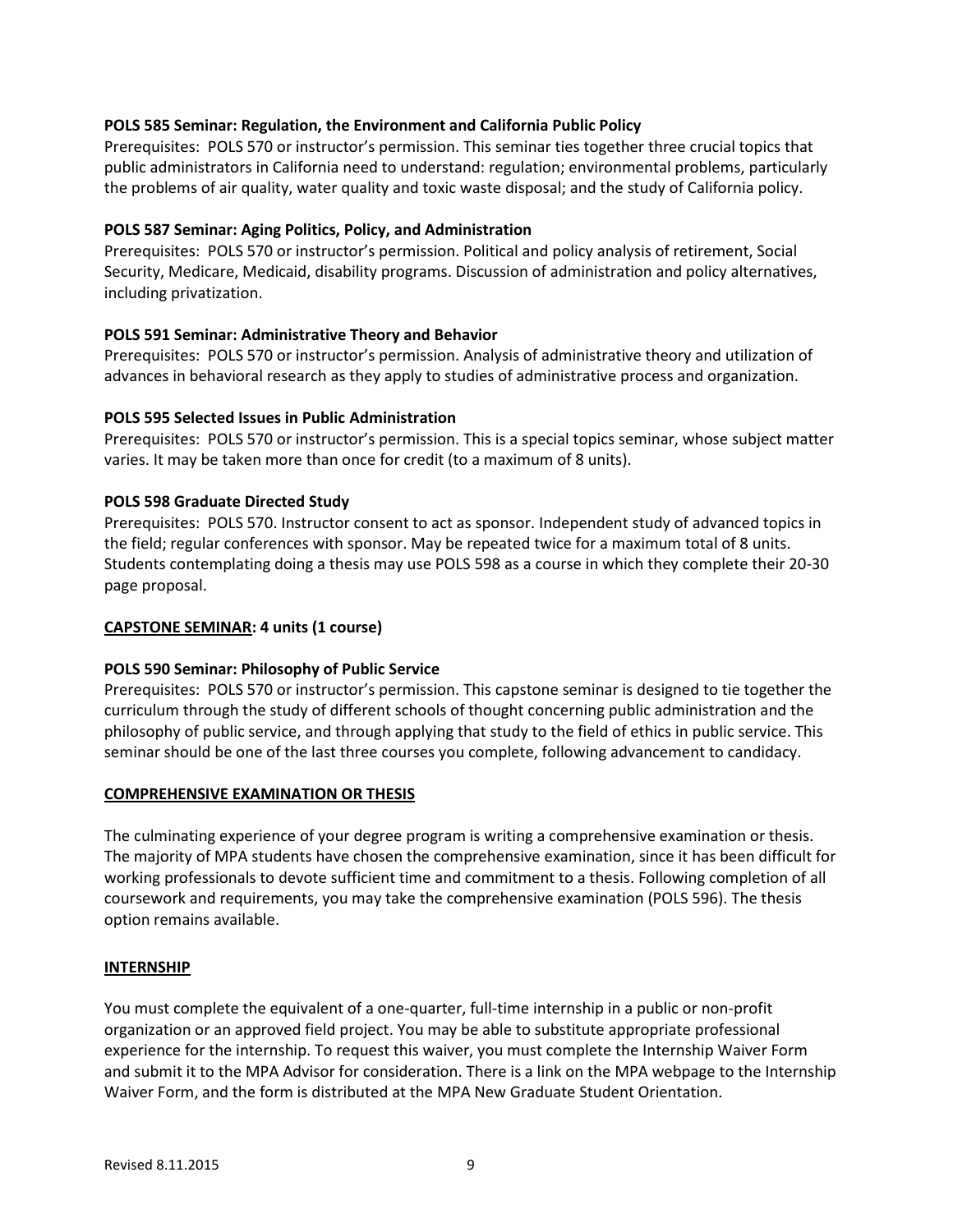# **COMPREHENSIVE EXAMINATION**

<span id="page-9-0"></span>You may ONLY take the comprehensive examination upon successful completion of ALL your required coursework, if you have maintained a minimum B average in your 12-course program, and if you have no outstanding incomplete grades. During the registration period for the quarter in which you wish to take the examination, you should request a permit from the Graduate Coordinator, and then register for POLS 596 on-line via the G.E.T. registration system. The fee for the examination is currently \$10. No late "adds" are allowed, which means you must add the course before the end of the second week of the quarter in which you plan to take the examination. Dates for the exam are posted on the MPA Web site.

The examination is administered on a take-home basis within a specified period. The exam is distributed via e-mail on a Monday morning. You have 48 hours to complete the exam, and submit a hard copy of your response and the signed honor pledge to the Political Science Department office (by noon on Wednesday). The honor pledge upholds the ethical standards of the discipline of public administration and its professional association, the American Society for Public Administration, with this statement:

The Honor System in the MPA program depends upon adherence of all members of the program to high standards of academic behavior. Acts constituting a violation of the Honor Code include giving assistance in a formal academic exercise without due acknowledgement; plagiarism; the submission of the same work of academic credit more than once without permission; willful falsification of data, information or citation; and the failure to take constructive action in the event of committing or observing a violation or apparent violation.

I certify that I have neither given nor obtained assistance in this formal academic exercise without acknowledgement, that I have not plagiarized, that I am not submitting the same work for academic credit without permission, that I have not willfully falsified data, information, or citation, and that I have not failed to take constructive action in the event of committing or observing a violation or apparent violation of this Honor Code.

If you cannot take the exam once you have registered, you MUST drop the course prior to the exam distribution. Once distributed, you may not drop POLS 596. Prior to distribution, you may withdraw.

Each comprehensive examination paper is graded anonymously by two faculty members. General grading criteria include:

- 1. Knowledge of and ability to express theories and concepts and apply them.
- 2. Clarity in argument
- 3. Adequacy and relevance of facts, references, and data
- 4. Organization of material in a coherent, logical form
- 5. Professionalism in presentation

Examination results are distributed at the end of the quarter the examination was taken, usually during final exam week. Questions regarding the examination results should be directed to the MPA Graduate Advisor at the beginning of the next quarter. If you do not pass the exam, you may re-take the exam. The College of Natural and Social Sciences allows only three attempts at the comprehensive examination.

Past exam questions are on electronic reserve at the University Library Web site. Under Course Material on Reserve, type in the course number **POLS 596**. The password is **pols596**. Examples of strong exams are in the Political Science Department Office. Students may review the exams but may not make copies.

Revised 8.11.2015 10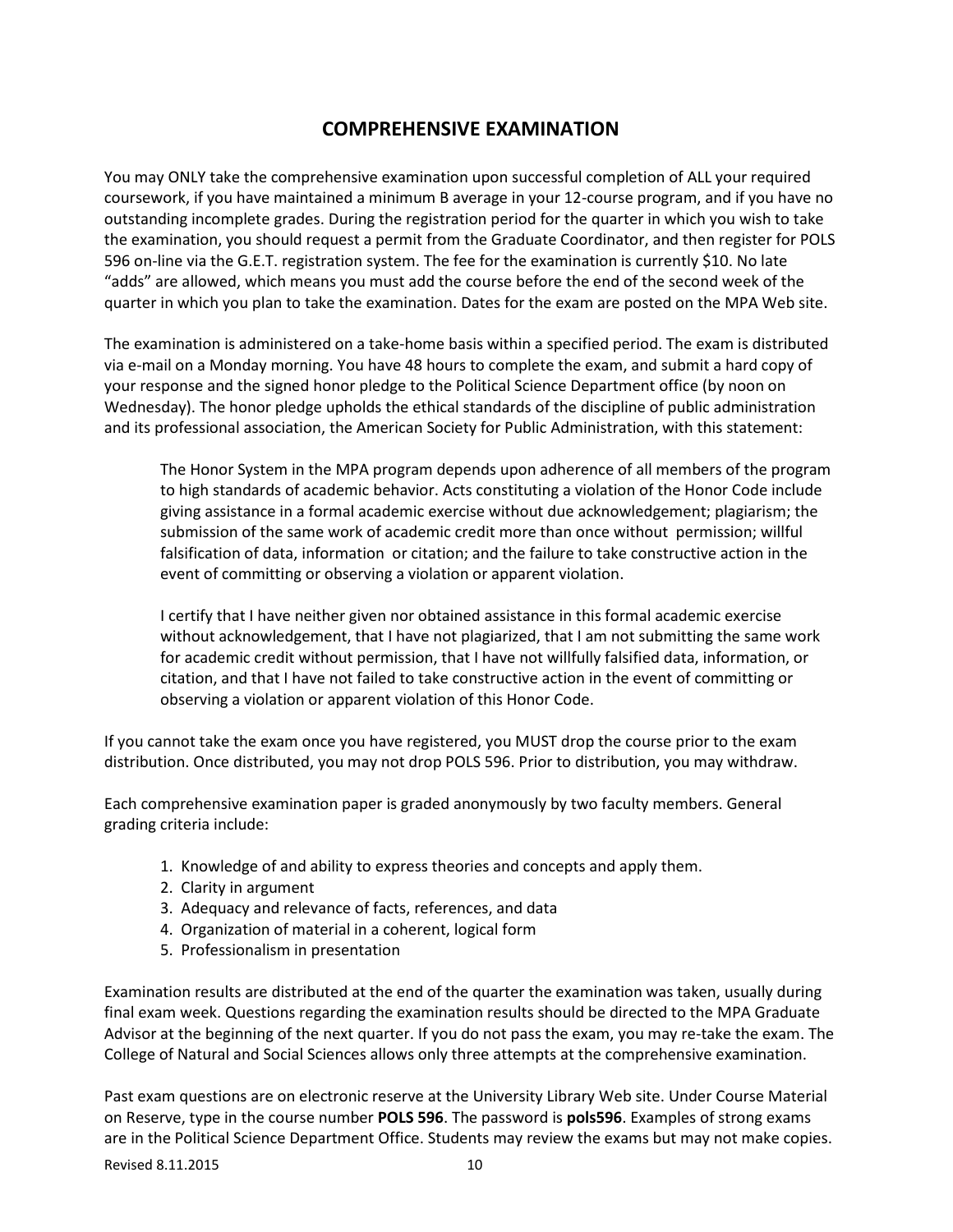# **MASTER'S THESIS**

<span id="page-10-0"></span>You may write a Master's Thesis instead of taking the comprehensive examination. To do so you must have better than a 3.5 GPA in your coursework, a Public Administration faculty member willing to supervise the thesis, a proposal deemed acceptable by the faculty, and two other members of the committee acceptable to the MPA Graduate Advisor and the Political Science Department Chair. Students should take caution with a thesis. In our experience, courses often expire under the seven-year rule due to unfinished Master's theses. Sample theses are available in the Department and Library.

Title 5 of California's Education Code requires that theses meet the following standard:

A thesis is the written product of a systematic study of a significant problem. It identifies the problem, states the major assumptions, explains the significance of the undertaking, sets forth the sources for and methods of gathering information, analyzes the data, and offers a conclusion or recommendations. The finished product evidences originality, critical and independent thinking, appropriate organization and format, and thorough documentation.

### **Thesis Proposals**

A 15- to 25-page proposal is required. Each faculty member on your committee must sign off on the proposal. It should have the following sections:

1. *A statement of the problem and its significance.* What problem will the thesis investigate? How does that problem relate to current problems in the field, to the public administration/public policy literature, etc.? How significant is the problem compared with other problems that might be investigated for these kinds of governments, policies, etc.?

2. *What literature exists on this general problem area?* What has been written about the problem in the last two decades in the public administration or public policy literature? What are the two or three central themes of that literature? What are the gaps in that literature regarding your issue of focus?

3. *What hypotheses will you collect evidence on?* Most theses endeavor to collect evidence concerning some problem, either in a case study or some more systematic gathering of evidence (survey, use of existing Census or survey data, etc.). What are the two or three (or more) hypotheses for which we are collecting evidence? These should relate directly to the literature in the second part of the proposal.

4. *What data or information will be collected as evidence concerning the hypotheses?* What will be the source of the data, and what problems might be expected to arise as a result of the data collection method? What are the weaknesses of this method? The strengths? How will you compensate for the weaknesses? How original is the data?

5. *The Outcome of the Study.* Give us several paragraphs that tell us what you expect to find and why it will be significant. Be sure to explain fully what will be original about the thesis compared to other work.

Usually, the proposal can become with revision the first chapter of the thesis. A thesis is expected to be a well-written, original, piece of work which states a problem, explores how it has been treated in the literature, states one or more hypotheses, indicates the data or information that will be used to confirm/disconfirm the hypotheses, contains one or more chapters which explain the findings of the analysis, and one or more chapters which draw conclusions from the study.

Revised 8.11.2015 11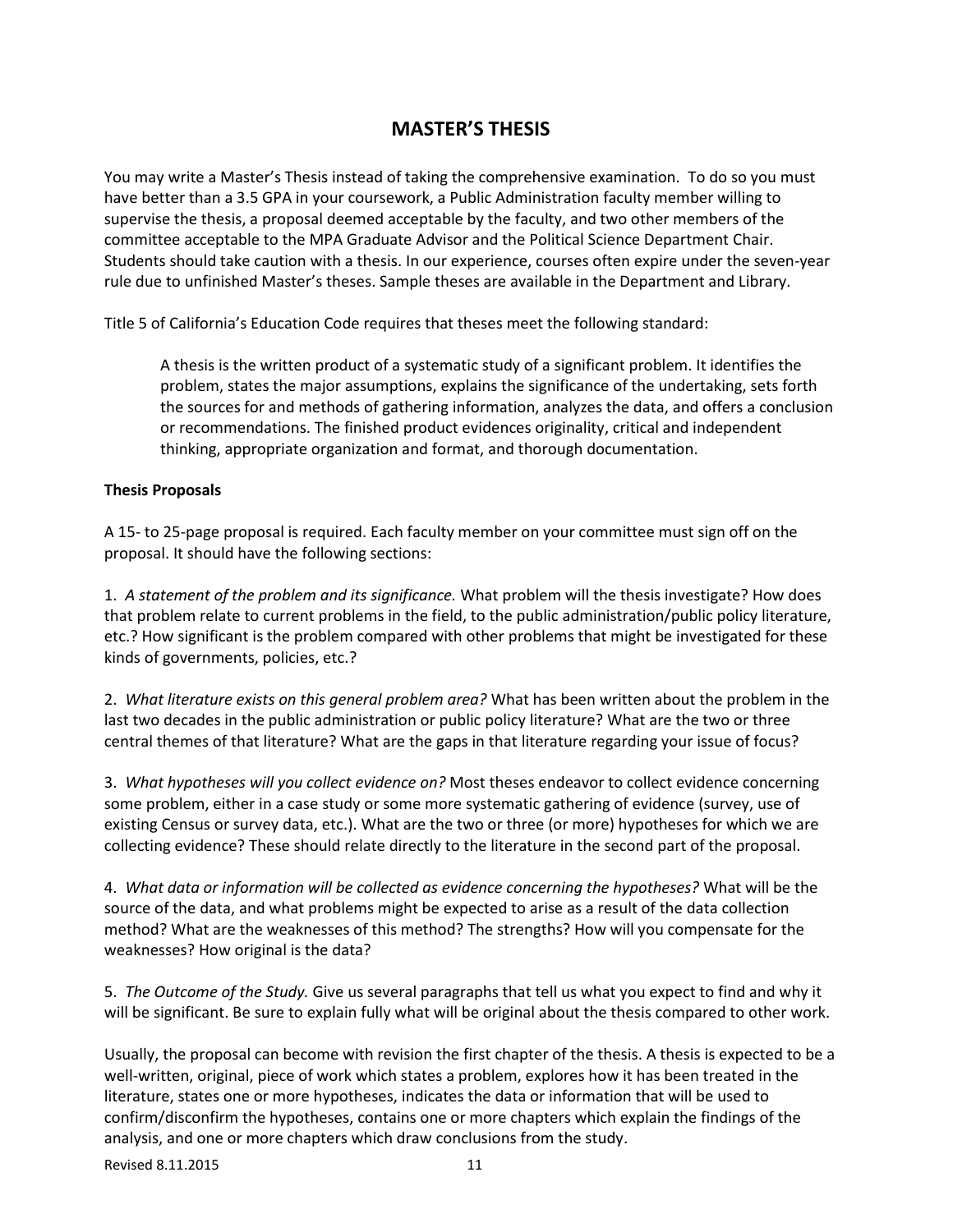# **MPA STUDENT LEARNING OUTCOMES**

<span id="page-11-0"></span>At CSULA, students exiting the MPA program are expected to have developed:

- Knowledge about public administration theory, research and practice
- Analytical and critical thinking skills to inform public and community problem-solving and decision-making processes
- An understanding of the ethical basis for public service
- Effective intra-organizational, inter-organizational and public oral and written communication skills
- A respect for and ability to engage the diversity of perspectives and interests involved in local governance

The interrelated nature of the MPA program courses provides students opportunities to develop these knowledge bases and skills in every course; however, the following table indicates the primary courses in which particular student learning outcomes will be emphasized.

<span id="page-11-1"></span>

| <b>MPA Student</b><br>Learning<br><b>Outcomes</b>   | Knowledge<br>$\bullet$<br>about PA<br>Communication<br>$\bullet$<br>skills<br>Respect for<br>$\bullet$<br>diversity | Analytical and<br>$\bullet$<br>critical thinking<br>skills<br>Communication<br>$\bullet$<br>skills | Analytical and<br>critical thinking<br>skills | Understanding<br>of the ethical<br>basis for<br>public service | Communication<br>$\bullet$<br>skills<br>Respect for<br>$\bullet$<br>diversity |  |  |
|-----------------------------------------------------|---------------------------------------------------------------------------------------------------------------------|----------------------------------------------------------------------------------------------------|-----------------------------------------------|----------------------------------------------------------------|-------------------------------------------------------------------------------|--|--|
| <b>POLS 570</b><br><b>Foundations</b>               |                                                                                                                     |                                                                                                    |                                               | ı                                                              | ı                                                                             |  |  |
| <b>POLS 571</b><br><b>IG Relations</b>              | P                                                                                                                   |                                                                                                    |                                               |                                                                | P                                                                             |  |  |
| <b>POLS 572</b><br>Org & Mgmt                       |                                                                                                                     |                                                                                                    |                                               |                                                                |                                                                               |  |  |
| <b>POLS 573</b><br><b>HRM</b>                       | P                                                                                                                   |                                                                                                    |                                               | P                                                              |                                                                               |  |  |
| <b>POLS 574</b><br><b>Budgeting</b>                 |                                                                                                                     |                                                                                                    | 1                                             | P                                                              | P                                                                             |  |  |
| <b>POLS 579</b><br>Info and<br><b>Computing</b>     | P                                                                                                                   |                                                                                                    |                                               |                                                                |                                                                               |  |  |
| <b>POLS 580</b><br><b>Data Analysis</b>             |                                                                                                                     | P                                                                                                  | P                                             | P                                                              | P                                                                             |  |  |
| <b>POLS 581</b><br><b>Policy</b><br><b>Analysis</b> |                                                                                                                     | A                                                                                                  | A                                             | P                                                              | P                                                                             |  |  |
| <b>POLS 590</b><br>Capstone                         | A                                                                                                                   |                                                                                                    |                                               | P                                                              | A                                                                             |  |  |
| <b>POLS 596</b><br><b>Comp Exam</b>                 |                                                                                                                     |                                                                                                    |                                               | A                                                              |                                                                               |  |  |
| $I = INTRO$ , $P = PRACTICE$ , $A = ASSESS$         |                                                                                                                     |                                                                                                    |                                               |                                                                |                                                                               |  |  |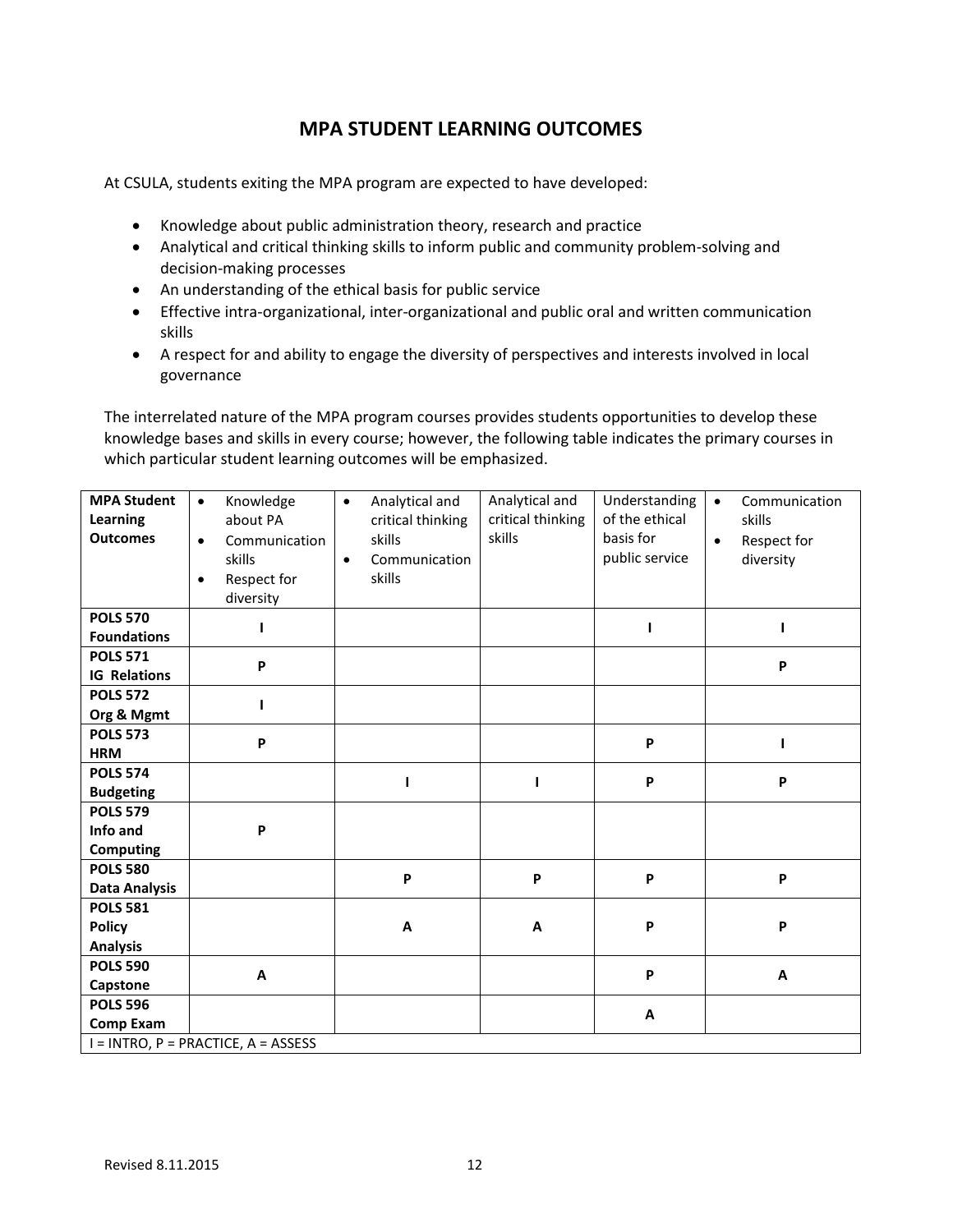# **STUDYING FOR THE MPA DEGREE**

Once you have been accepted into the MPA program, your job is to work your way through the courses, culminating either with the comprehensive examination or thesis. The MPA Graduate Advisor, public administration faculty and the Graduate Coordinator in the department office will assist you as much as we can. But remember – it is your responsibility to ensure that you fulfill all the degree requirements, keep track of the courses you complete, and maintain good standing in the program. If you have any questions or find difficulties in completing your program, you should immediately talk with the MPA Graduate Advisor. The following notes are to help guide you and familiarize you with the most important regulations. For further details, you should consult the University Catalog.

#### <span id="page-12-0"></span>**General Obligations and Honor Code**

Our program is conducted in the spirit of adult education, which assumes that every individual student bears responsibility for ethical conduct. Your admission into the MPA program assumes as a minimum acceptance of the following Honor Code:

The Honor System in the MPA program depends upon adherence of all members of the program to high standards of academic behavior. Acts constituting a violation of the Honor Code include giving or obtaining assistance in a formal academic exercise without due acknowledgement; plagiarism, the submission of the same work for academic credit more than once without permission; willful falsification of data, information or citation; and the failure to take constructive action in the event of committing or observing a violation or apparent violation.

You additionally are expected to exercise courtesy to faculty, staff and fellow students; respect the facilities and amenities of the University; and observe common rules regarding classroom behavior, punctuality and timely fulfillment of assignments. Students who contribute actively to classroom discussions, interact with their colleagues, and avail themselves of the multiple opportunities for education offered through their courses and University activities generally gain a good deal more from their degree programs than those who see the degree simply as something to be gotten through as quickly and with as little effort as possible.

### <span id="page-12-1"></span>**Your Program Plan**

When accepted by the Department of Political Science into the MPA degree program, you must file a program plan. The program plan lists the courses you need to take to receive the degree. It represents a contract between you and the University, and may only be changed (by addition or substitution of other courses) through approval of the MPA Graduate Advisor and Department Chair.

Your program consists of a minimum of 48-quarter units (12 courses) plus a comprehensive examination or thesis. You must complete your approved program with a grade point average of 3.0 ("B" average) or higher. Courses with grades below a C must be repeated.

The Graduate Coordinator will send your program plan to you, and you should discuss it with the MPA Graduate Advisor and make sure you understand all its requirements. The program plan has to be signed by you, the MPA Graduate Advisor and the Department Chair. It is then sent to the Graduate Division of the Dean's Office of the College of Natural and Social Sciences for approval.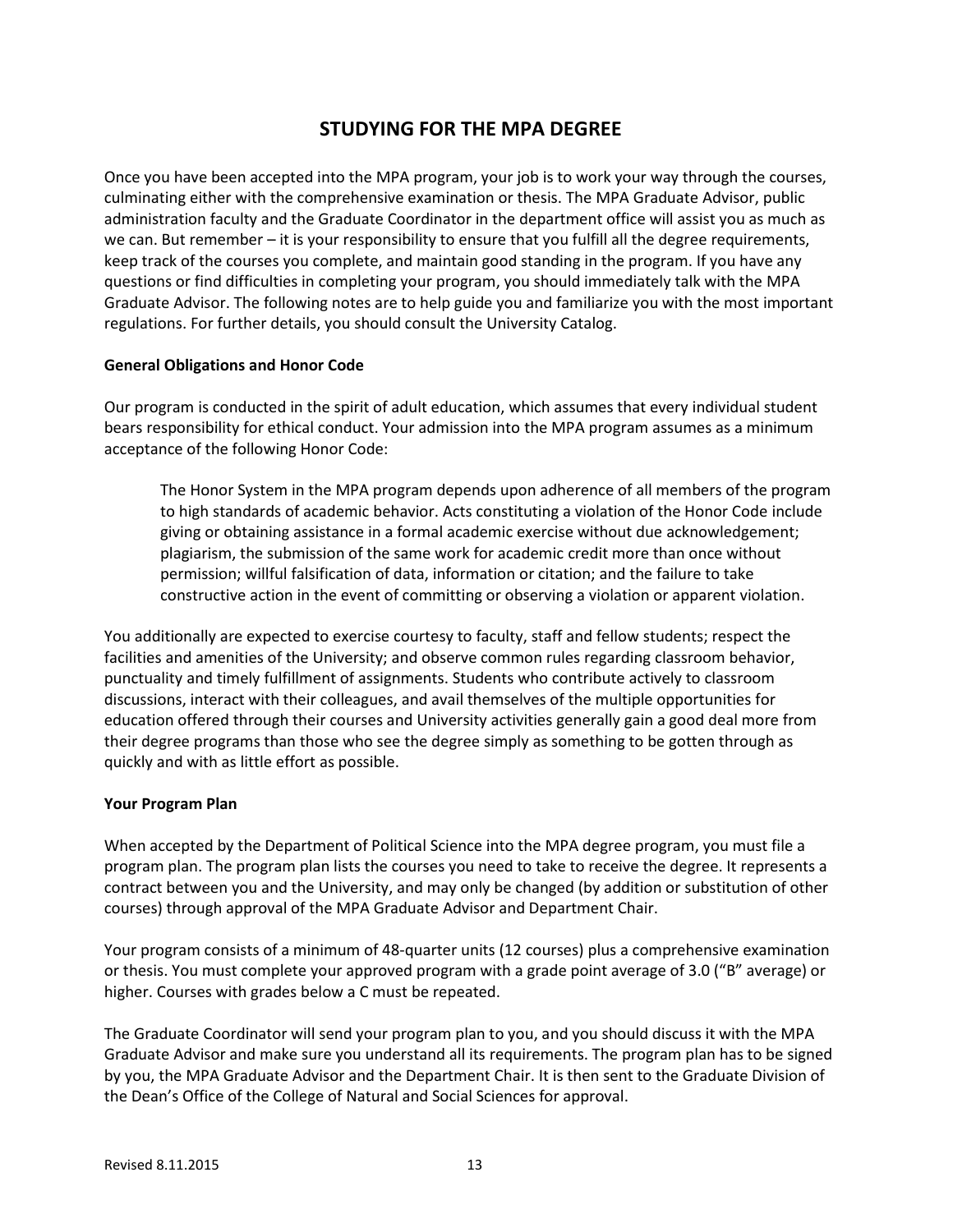Remember: You are responsible for ensuring that you fulfill the requirements of your program plan. You should keep a copy, and as you complete each course you should keep track of the quarter you took it and the grade you received. You are welcome to take additional courses; however, only those approved and officially substituted by the MPA Graduate Advisor may be counted toward your program. If changes or substitutions are approved for your program, you should make sure these have been properly recorded in your file and the necessary paperwork completed.

#### <span id="page-13-0"></span>**Advancement to Candidacy**

After successful completion of 16 units (4 courses) on your official program, it is your responsibility to request that you be "Advanced to Candidacy" by the College of Natural and Social Sciences, Graduate Division, Dean's Office by submitting the Advancement to Candidacy Form (found on the MPA Web site) to the Graduate Coordinator. To advance to candidacy, the following conditions must be met:

- Completion of 16 quarter units of 500-level courses with a cumulative minimum GPA of 3.0
- Passage of the Writing Proficiency Exam/Graduate Writing Record Assessment

#### <span id="page-13-1"></span>**Advising**

At the beginning of your studies, you should meet with the MPA Graduate Advisor to discuss your program plan. Although the program is fairly straightforward, you should periodically check with the MPA Graduate Advisor or a public administration faculty member to see that you are on the right track. If you want to change your program, substitute a course or add a course not on your program, you should see the MPA Graduate Advisor to gain approval and ensure an official change is made. MPA faculty office hours are posted on the Political Science Web site and outside the Department office. You may sign up for an appointment in person (office hours sign-in sheets are posted outside faculty office doors), or via telephone or e-mail. You should note that there are no faculty office hours between quarters, during final examination weeks or during the summer quarter when faculty are off-duty.

Remember: It is solely your responsibility to plan your program so that you complete your degree efficiently and comfortably. You should make sure that you consult the MPA Graduate Advisor regularly to ensure you are meeting all requirements.

#### <span id="page-13-2"></span>**Graduate Writing Proficiency Requirement**

All graduate students must take the Graduate Writing Proficiency Examination (UNIV 400), which is offered each quarter, by the end of your second quarter in residence. Recent graduates from the CSU (and some other colleges) will have taken the exam as undergraduates and do not need to repeat the process as their transcripts will indicate that the exam has been passed.

#### <span id="page-13-3"></span>**Internships**

The MPA program requires an internship. You must complete the equivalent of a one quarter full-time internship in public administration, a non-profit organization or an approved field project. Appropriate professional experience may be substituted for an internship. Most students can use their professional experience to fulfill this requirement. To qualify, experience must be professional and/or administrative in nature as opposed to a clerical-level position. You can request an internship waiver by completing the MPA Internship Waiver Form and submitting it to the MPA Graduate Advisor for consideration.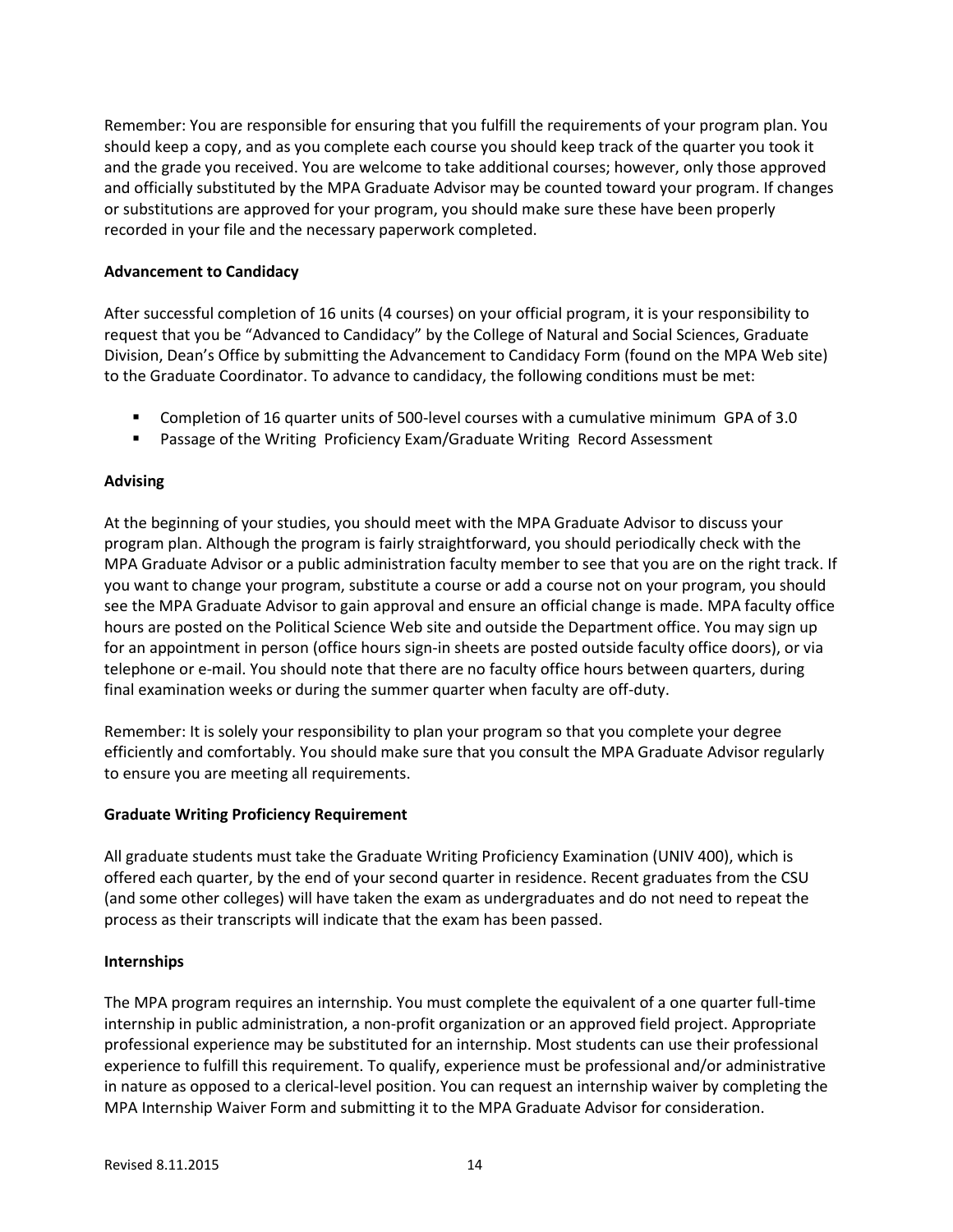### <span id="page-14-0"></span>**Registration for Courses**

Your registration dates and deadlines are indicated in your personal G.E.T Account (NOTE: registration typically occurs around Week 5 of the quarter preceding the quarter you are registering. The University requires that you pay the registration fees prior to registering). Two MPA courses require permission to register: POLS 570 (all newly admitted MPA grad students are given a permit and must register for this course in the first quarter of attendance) and POLS 596, the exit exam. If you register for the Capstone Course (POLS 590) prior to completing at least nine courses in the MPA program, you will be dropped from that course during the pre-registration period. You may not register for more than two 500-level courses, which constitute a full-time graduate course load.

#### <span id="page-14-1"></span>**Incomplete Grades**

Students who do not complete the work for a particular course may be granted an "incomplete" grade with the instructor's permission. Students have up to but no longer than ONE calendar year to make up the incomplete regardless of breaks in attendance, a leave of absence, etc. The official policy states that the single year may be extended prior to the expiration of the one year period by the College Graduate Dean, "for contingencies such as, but not limited to, military service and health problems or an incapacitating nature verified by a physician's statement."

Incomplete grades that are not made up become graded IC (Incomplete Charged) and are factored into the overall GPA as a grade of "F."

#### <span id="page-14-2"></span>**Seven-Year Rule**

You have seven years to finish your degree once you start taking 500-level courses on your program. Courses at CSULA expire seven years after they are taken, and they must be re-taken for them to count toward your degree. The College allows three courses to be petitioned for renewal, but students may only petition for revalidation one time. Needless to say, re-taking courses involves considerable inconvenience and cost, and the whole procedure has to be agreed upon by the College Graduate Studies Sub-Committee, which in the past has required an explanation in person as to why you did not complete the coursework within the normal timeframe.

Speaking practically, the "seven-year rule" means that the University's expectation is that you will work steadily on your program once you commence. An extended leave of absence for whatever reason may involve re-taking courses because of their expiration or may result in your not being able to complete the requirements for a Master's degree.

#### <span id="page-14-3"></span>**Leave of Absence**

If you intend to interrupt attendance for more than two quarters in any successive four quarters, you must file an application for Academic Leave. Granting Academic Leave is routine, but if you do not file for a Leave of Absence, and you do not attend the University for more than two quarters in any four, you will need to reapply for admission. If you are readmitted, you will be subject to the catalog requirements in force (including any new requirements) when you return to your studies.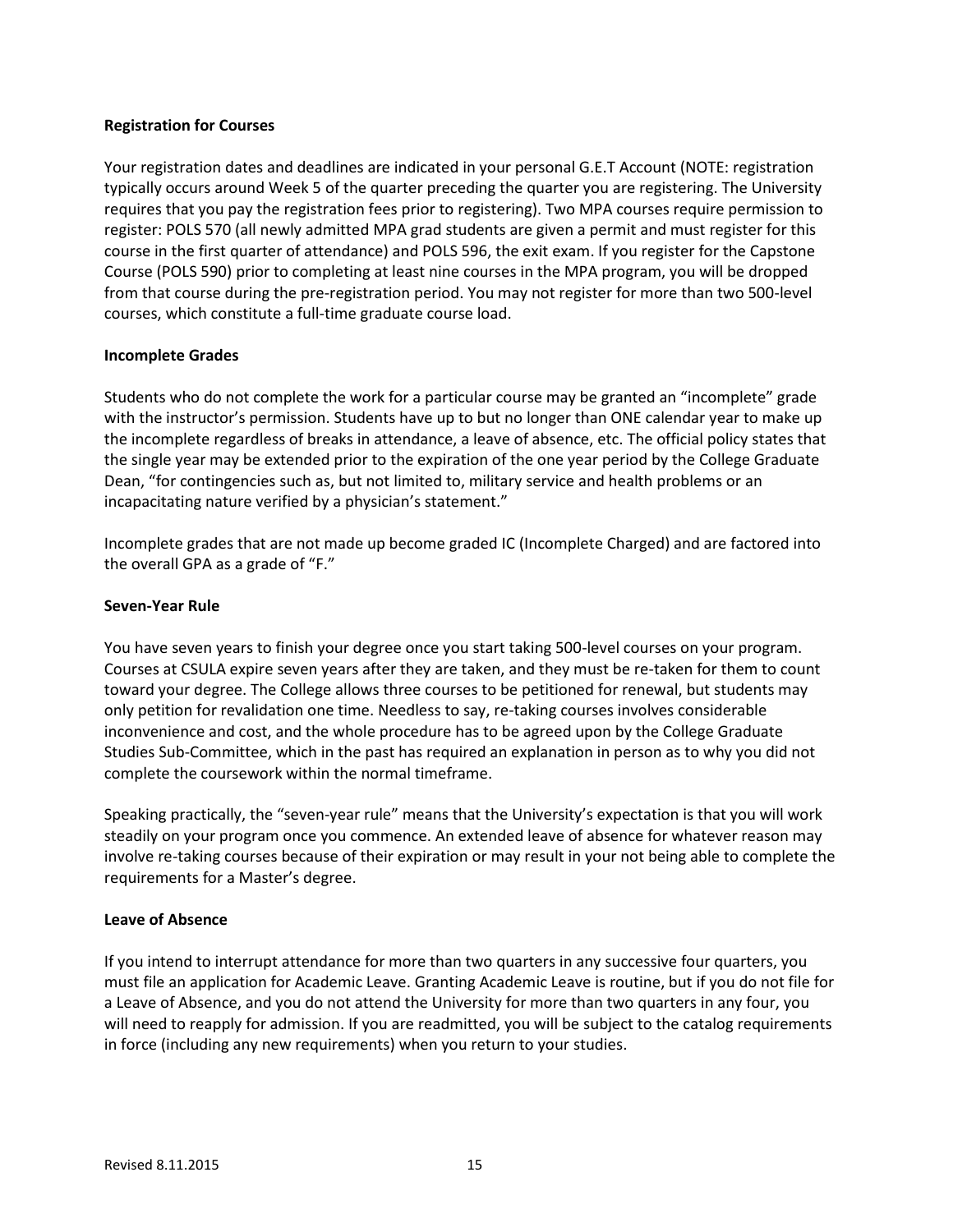### <span id="page-15-0"></span>**Adding a Course After the Quarter Has Begun**

Generally speaking, you can add a course with the instructor's consent for the first week of the quarter if the course is not fully enrolled. Since quarters have only 10 weeks of instruction plus a week for final exams, adding a course after the first week is NOT recommended unless there are special circumstances.

#### <span id="page-15-1"></span>**Dropping Courses After the Quarter Has Begun**

The policy on dropping or withdrawing from courses is one of the areas where CSULA is very different from other universities and causes more problems for students than most other areas of policy.

First, you get a free drop during the registration period BEFORE the quarter begins or during the first eight (8) days of the quarter. The means one week ONLY. No signatures are required. You can drop a course via the G.E.T. registration system.

After the first week, you can withdraw from a course with the instructor and Department Chair's signatures, and you will receive a "W" on your grade report. Current policy allows you to accumulate four (4) "W" grades, and you will not be permitted to withdraw from a course once the quarter has started.

After the 7th week, you only can withdraw for "extremely serious and compelling reasons," which usually turn out to be serious and extreme cases of medical problems or changes in work hours. You will need the instructor, Department Chair and Dean's signatures, and you will have to provide outside, written verification of the reasons for the drop.

Collecting signatures during the 7th to 10th weeks in the quarter is difficult, so do not wait until Thursday or Friday and expect that the faculty, Chair and Dean will be available to sign your form. Start early.

Be very careful of these rules! If you do not withdraw properly or wait too long, you will receive a WU for the courses, which stands for "withdrawal unauthorized" and counts on your GPA as a grade of F.

#### <span id="page-15-2"></span>**Your GPA**

Graduate students must have a cumulative GPA of 3.0 or above in the courses on their graduate programs. Anything less is unacceptable, and a student in this position initially is placed on academic probation and then disqualified from further classes if their GPA is not raised to 3.0 within 16 units or two quarters in residence, whichever is later. Courses for graduate students also cannot be renewed (retaken and replaced with a higher grade). Disqualification means that you are no longer allowed to continue in the MPA program.

There is a big difference between graduate students and undergraduates in this respect; if your GPA is below 3.0, you only can take the courses on your program and two additional courses to raise it. You cannot take an unlimited number of courses to raise your GPA. We are limited by University rules to the addition of only two courses to your 12-course program. Obviously, it is better never to arrive at this situation than to have to get out of it.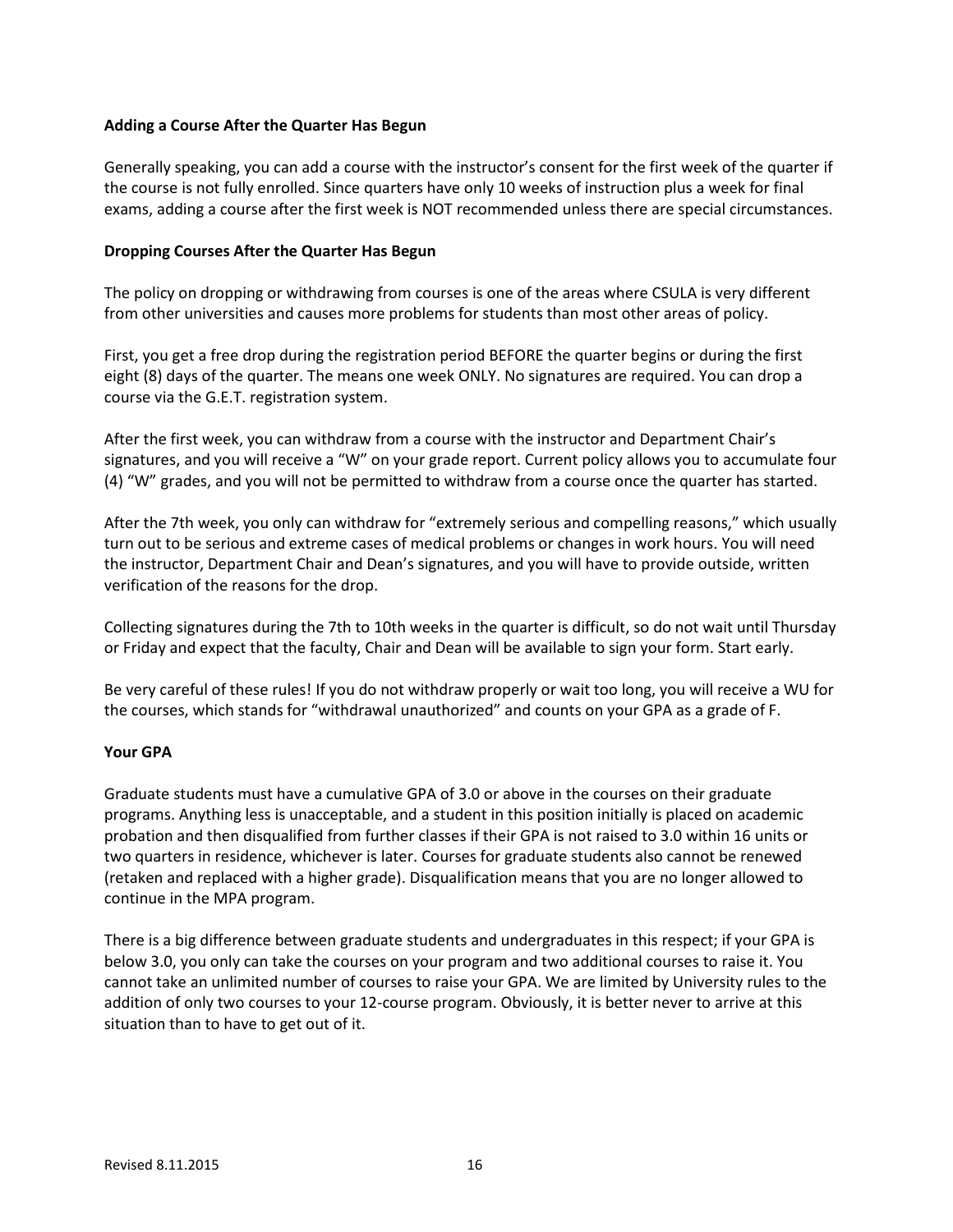# **APPLICATION FOR GRADUATION**

#### <span id="page-16-1"></span><span id="page-16-0"></span>**University Procedure**

The University processes applications for graduation four times a year (Fall, Winter, Spring and Summer). The University commencement ceremony is held only once in the Spring Quarter. Students who wish to have their name printed in the booklet for the Spring ceremony must file by the previous Fall or the Winter, Spring and Summer Quarters of the current academic year. For example, June 2015 graduation candidates would include those who filed for the Fall 2014 and Winter, Spring and Summer 2015.

It is solely the student's responsibility to file for graduation during the filing periods that are "printed" in the quarterly "Schedule of Classes" (go to <http://www.calstatela.edu/classschedule> to select the quarter you are in, and then click on the "Important Dates" link). The University's Graduation Information and Graduation Application can be found here: [http://www.calstatela/edu/graduation.](http://www.calstatela/edu/graduation)

Completion of the MPA degree is fulfilled by the successful passage of the comprehensive exam or completion of a thesis. MPA candidates must file for the appropriate quarter that they anticipate they will attempt the comprehensive examination.

Note: If you do not pass the exam, you are allowed to repeat it the next time the exam is given. It is the policy of the Graduation Office to roll applicants' graduation applications to the next quarter if they do not complete all the degree requirements by the quarter filed. F or MPA candidates, the consequence is that should you not pass the comps in the Fall, your application would be forwarded to the Winter quarter. The exam is not given in Summer Quarters since no faculty are on duty to grade them.

#### <span id="page-16-2"></span>**Department Procedure**

Bring your paid Graduation Application to the Political Science Department Office for the Graduate Coordinator to stamp, verify that all requisite information is correct and to record that you have applied for graduation. You must then take the graduation application to the Dean's Office, Graduate Division, College of Natural and Social Science, in the Annenberg Science Building #2. Your application then will be forwarded to the Graduation Office for processing.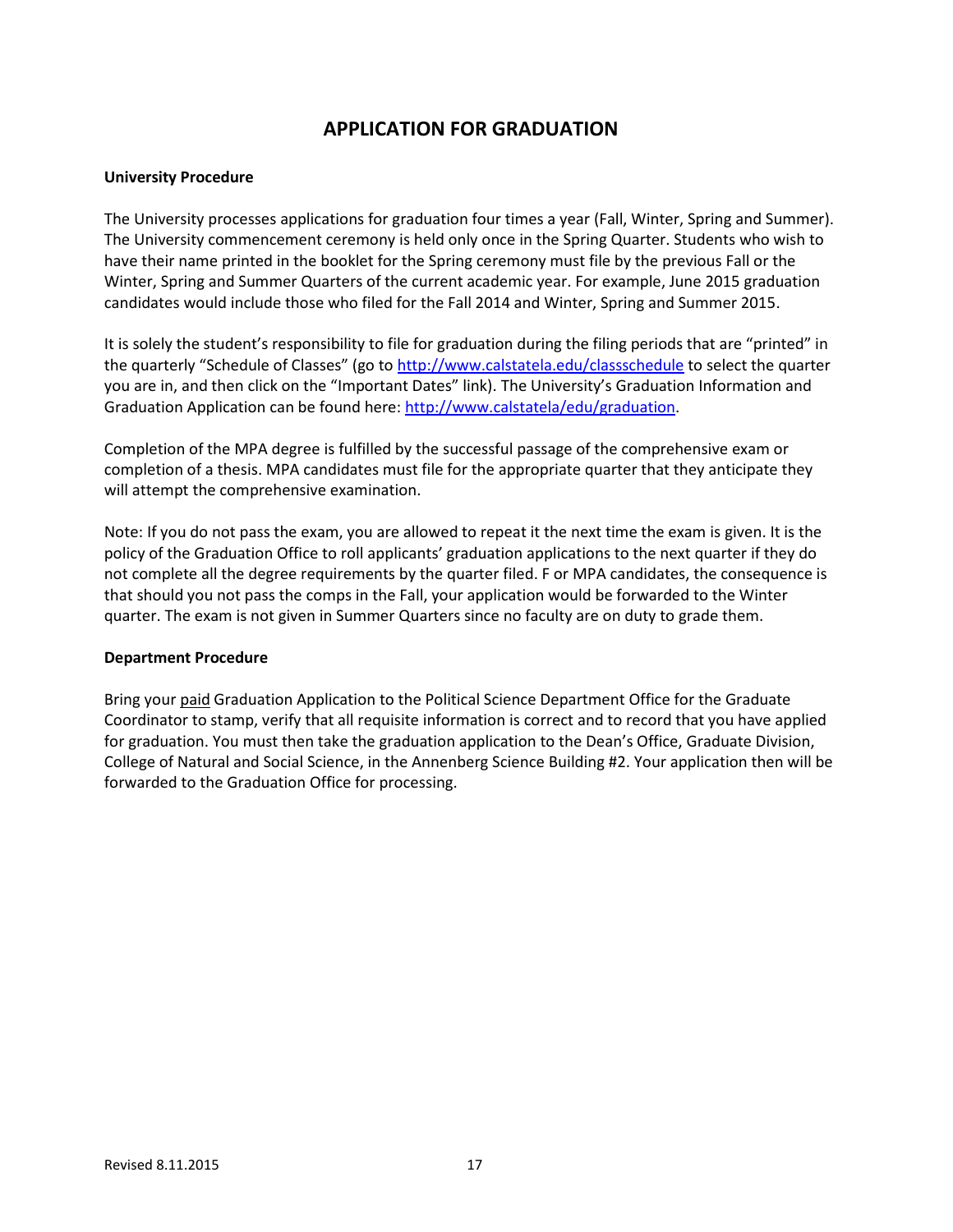# **SUMMARY CHECKLIST**

<span id="page-17-0"></span>Once you have received your letter admitting you to both the University and the MPA program, you may begin working toward your degree. This checklist summarizes the process outlined in the Handbook.

1. Attend the MPA New Student Orientation and follow up in Fall Quarter by making an appointment with the MPA Graduate Advisor to discuss your program plan.

2. Take the Writing Proficiency Examination (UNIV 400) within two quarters of starting courses.

3. Discuss with the MPA Graduate Advisor whether you need an internship, or whether it will be waived due to your professional experience. Complete and submit the Internship Waiver Form to the Graduate Coordinator in the Political Science Department. If you need an internship, start planning now.

4. Begin your program with the required introductory course POLS 570 during the first quarter admitted.

5. Continue with your core and elective courses. Consult the two-year MPA planning schedule to see when courses will be offered (this schedule is tentative, but efforts will be made to adhere to it).

6. Registering for two 500-level courses per quarter constitutes a full-time course load. Taking more than two courses is not recommended. Plan to register early to get a place in the courses you wish to take.

7. You need to maintain a B average (3.0) on your 12-course/48 unit program. If you drop below a B, you will be placed on academic probation. If you cannot get up to a B average with the courses left on your program, we can add only two courses to the program to make up for the deficiency.

8. After completing 16 units on your program with a minimum B average and passing the Writing Proficiency Exam, submit the Advancement to Candidacy Form to the Graduate Coordinator.

9. Think about how the MPA courses fit together for you, and look ahead to the comprehensive exit examination and prepare yourself to complete it successfully.

10. After completing all your coursework and other requirements successfully, you may take the comprehensive examination. You need to request a permit from the Graduate Coordinator to register for POLS 596. You register for it as you would for any course, except that this course has a fee of \$10. Dates for the examinations are posted at the bottom of the MPSA Web page.

11. Students need to apply for graduation for the quarter in which they take the comprehensive examinations – plan ahead. The application filing periods, which typically are one quarter in advance of the graduating quarter, are published here: [http://www.calstatela/edu/graduation.](http://www.calstatela/edu/graduation) It is the student's responsibility to file by the listed deadline. Please contact the Graduate Coordinator with any questions.

12. If you wish to write a thesis, you should consult with a faculty advisor early in your program, and you should be aware that an acceptable thesis usually takes at least a year and usually more to complete.

13. You should become familiar with the University Catalog sections on the Department and graduate study generally in force when you began study. The College of Natural and Social Sciences' Graduate Studies Office has an "Advisory Check List". The Political Science department website is [http://www.calstatela.edu/dept/pol\\_sci/.](http://www.calstatela.edu/dept/pol_sci/)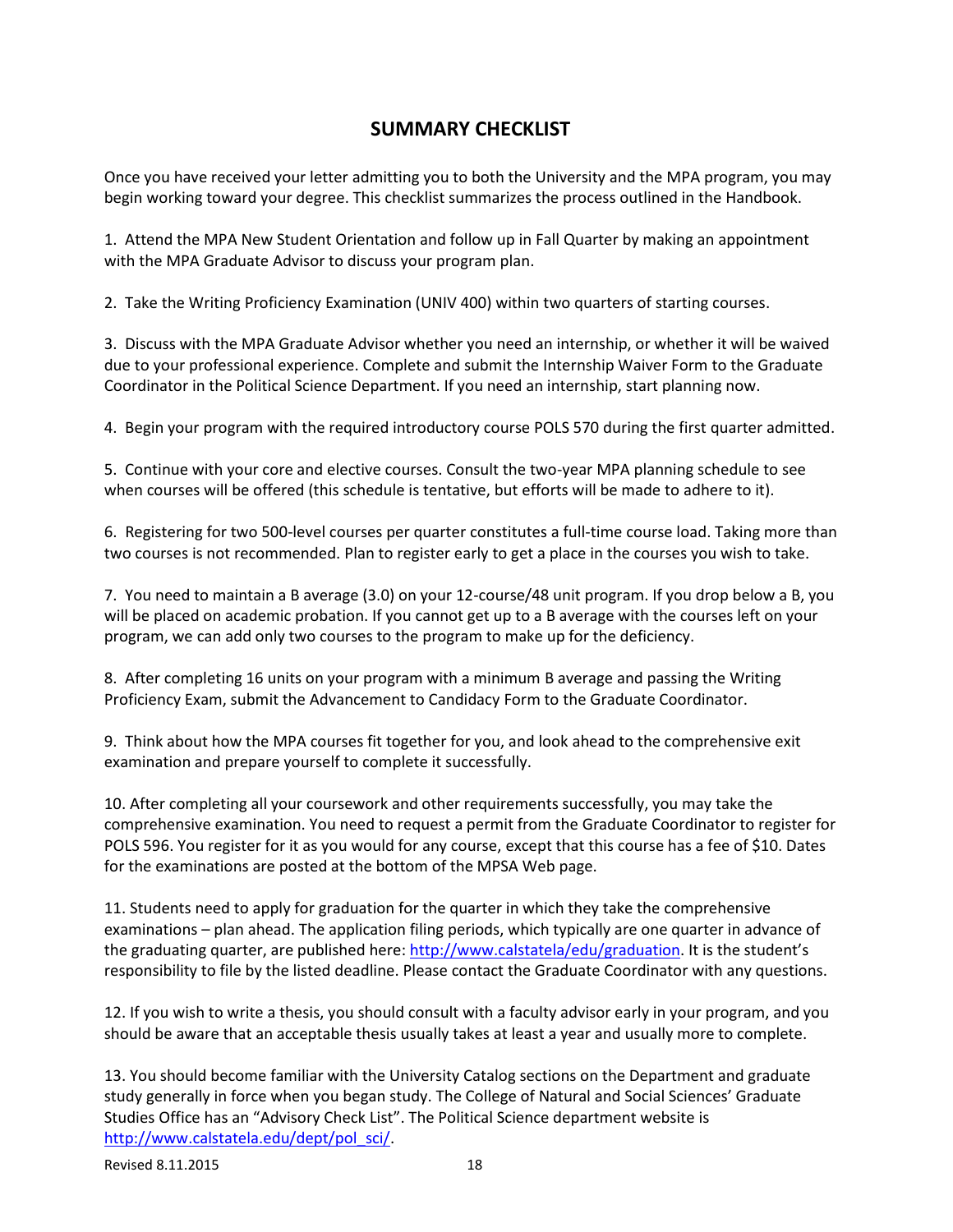# **PUBLIC ADMINISTRATION FACULTY NUCLEUS**

<span id="page-18-0"></span>Greg Andranovich, Ph.D. (University of California, Riverside, 1984). Professor. Public Administration, Intergovernmental Relations, Policy Analysis, Urban Mega-Events.

Jessica DeShazo, Ph.D. (Northern Arizona University, 2014). Assistant Professor. Public Administration and Public Policy, Public Budgeting, Environmental Policy and Administration.

Chongmyoung Lee, Ph.D. (North Carolina State University, 2014). Assistant Professor. Public and Non-Profit Management, Performance Measurement and Management, Research Methods and Quantitative Analysis, Microeconomics and Public Finance, Organizational Studies.

<span id="page-18-1"></span>Ellen Shiau, Ph.D. (University of Southern California, 2012). Assistant Professor. Urban Politics and Public Policy, Civic Engagement, Nonprofit Organizations, GIS Methods and Analysis.

# **PAST PUBLIC ADMINISTRATION FACULTY AT CSULA**

The MPA program at Cal State LA has existed since the 1950s. The contributions of the following MPA faculty, to the evolution of our program (as well as the Department and University) and to the field of public administration, are recognized and appreciated. The timeline of dates of service is provided.

Arthur J. Misner (1955-1983) Eugene P. Dvorin (1958-1992) Robert B. Callahan (1960-1983) Robert H. Simmons (1962-1985) George Litke (1963-1992) Vergil Stevens (1963-1985) J. Theodore Anagnoson (1983-2006) Byran O. Jackson (1986-1992) Naomi J. Caiden (1993-2008) Siegrun Fox Freyss (1996-2013) Stephen K. Ma (1990-2015)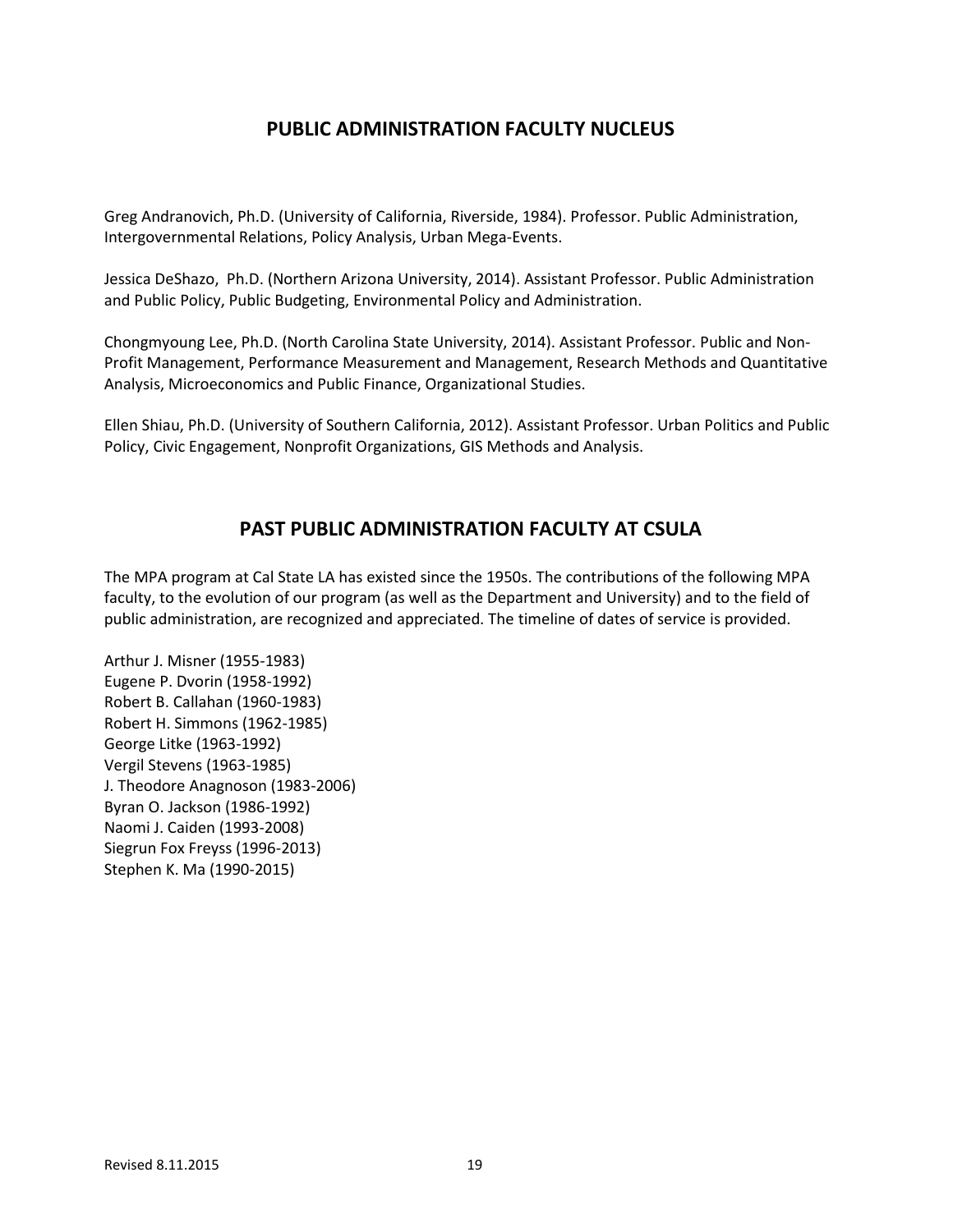# **IMPORTANT CONTACTS AND OFFICES**

#### <span id="page-19-0"></span>**Public Administration Faculty and Staff**

The Political Science Department is located in the Engineering and Technology Building, Room A524.

Greg Andranovich, Ph.D. Professor (323) 343-2235, gandran@calstatela.edu

Jessica DeShazo, Ph.D. Assistant Professor (323) 343-2245, jdeshaz@calstatela.edu

Chongmyoung Lee, Ph.D. Assistant Professor **TRA** 

Ellen L. Shiau, Ph.D. Assistant Professor (323) 343-5826, eshiau@calstatela.edu

Ms. Isabel Garza Administrative Support Coordinator (323) 343-2230, igarza@calstatela.edu

Ms. Pat Quan Graduate Coordinator (323) 343-2230, pquan2@calstatela.edu

### **Office of the Dean, College of Natural and Social Sciences**

Wallis Annenberg Integrated Science Complex, Wing B, Room 223

Scott Bowman, Ph.D. Interim Dean (323) 343-2000

Nancy McQueen, Ph.D. Interim Associate Dean (323) 343-2205

Ms. Amy Miller Administrative Assistant KH-D1051, (323) 343-2205, amiller@cslanet.calstatela.edu

### **Office of Graduate Studies and Research**

Administration, Room 710 323-343-3820 fax 323-343-6424 <http://www.calstatela.edu/graduatestudies>